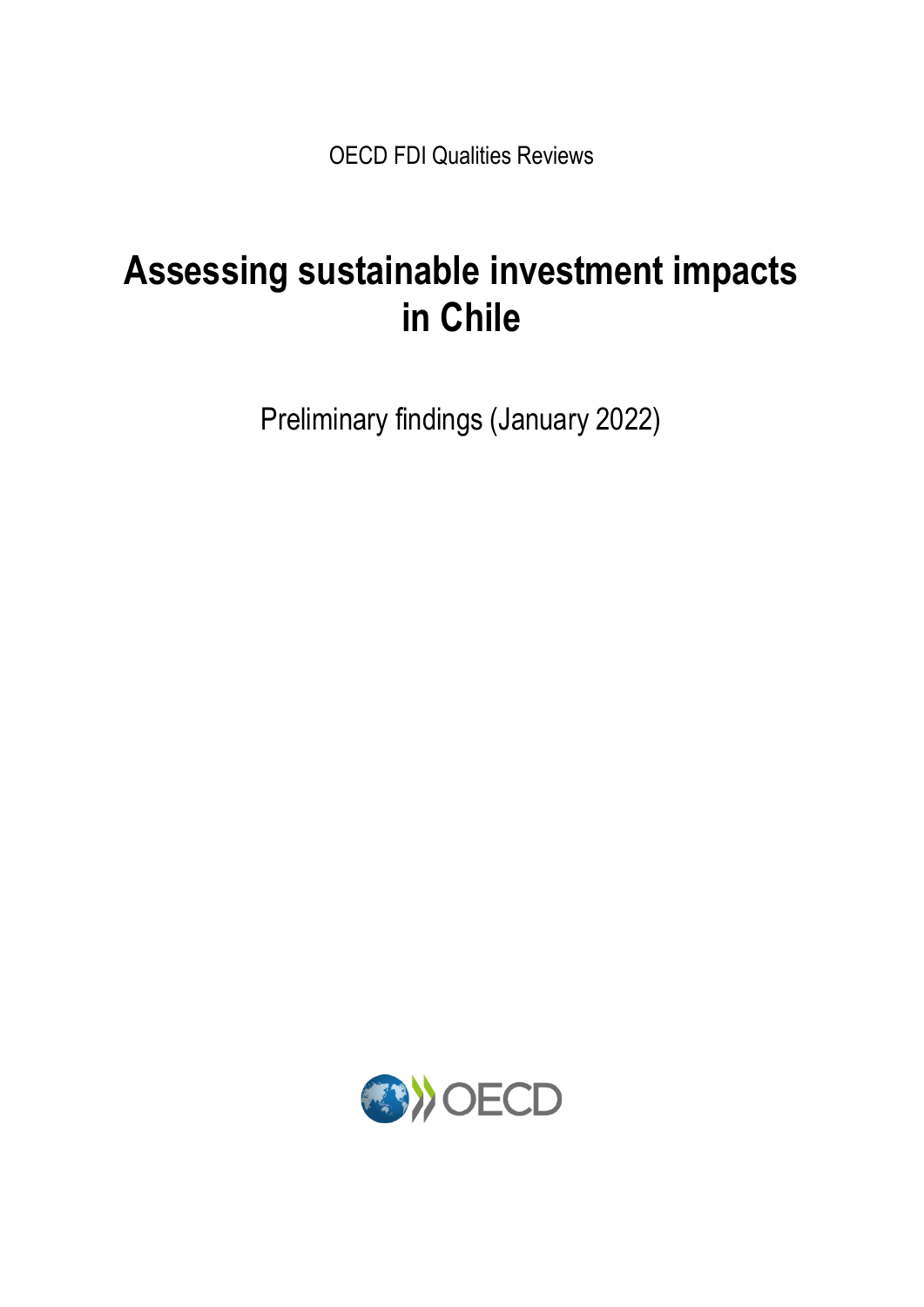# **Foreword**

This preliminary report provides a first assessment of the impacts of foreign direct investment (FDI) on sustainable development in Chile over the past decade. This assessment will be used and further expanded in the forthcoming OECD FDI Qualities Review of Chile. The final Review will also include an assessment of the policy and institutional framework that influences the sustainable development impacts of FDI and provide policy guidance on how to improve these impacts, leveraging OECD tools such as the OECD FDI Qualities Policy Toolkit and the OECD Policy Framework for Investment.

This report provides a snapshot of how FDI has contributed to national sustainable development objectives in Chile in recent years, focusing on the diversification of FDI, trade, the integration in global value chains (GVC), productivity, innovation, skills and gender equality. It also allows Chile to compare itself with other countries with similar natural endowments and economic characteristics. It aims to support the Government of Chile, including InvestChile and the Undersecretariat for International Economic Relations, in deciding where to focus investment attraction efforts and how to ensure that FDI helps Chile to achieve sustainable, inclusive and resilient growth during the recovery from the COVID-19 crisis.

The report shows that the importance of FDI for the Chilean economy has grown over time. In addition to providing an important source of capital, FDI has benefited various areas of sustainable development. Foreign firms contribute significantly to Chilean exports and thereby to Chile's integration in GVCs. Foreign firms are, on average, also more productive, engage more in R&D and employ higher shares of skilled workers than domestic firms. Productivity and exports have been supported by significant FDI in capitalintensive mining and energy and in the financial sector. Further diversifying FDI within and particularly beyond these sectors will be important to promote a knowledge-based, innovative and inclusive economy. Currently, sectors receiving most FDI in Chile report comparatively low R&D intensity levels. Moreover, few regions in the country seem to benefit from FDI, namely Antofagasta, Atacama and Santiago.

The final report will include four chapters and a set of policy recommendations. Chapter 1 will provide an overview of Chile's sustainable development trajectory and will examine FDI trends and characteristics and the potential for diversification; Chapter 2 will analyse the contribution of FDI to trade and GVC integration, including value chain linkages between foreign and domestic firms; Chapter 3 will assess the role of FDI for productivity, innovation, skills and women's economic empowerment; and Chapter 4 will provide an assessment of the policy and institutional framework that supports the sustainable impact of FDI. This draft includes elements of Chapters 1-3, while Chapter 4 and the policy recommendations will be added in the next interaction.

This preliminary report was prepared by Letizia Montinari, under the guidance of Martin Wermelinger, Head of the Investment Qualities and Incentives Team, and is developed as part of the OECD work on sustainable investment (FDI Qualities). Overall support and guidance was provided by Ana Novik, Head of the OECD Investment Division, and Stephen Thomsen, Deputy Head of the OECD Investment Division. Stratos Kamenis provided valuable comments. It draws on analyses based on OECD data (TiVA indicators, FDI database, National Accounts database, R&D statistics and AMNE analytical database), Central Bank of Chile FDI statistics, Financial Times' fDi Markets Greenfield FDI database, Thomson Reuters' Mergers and Acquisitions (M&As) database, Chile's Quinta Encuesta Longitudinal de Empresa (2016/2017) and Encuesta Nacional Industrial Annual (2019), and US Bureau of Economic Analysis (BEA)'s Activities of US Affiliates of Foreign Multinational Enterprises [\(Box](#page-6-0) 1).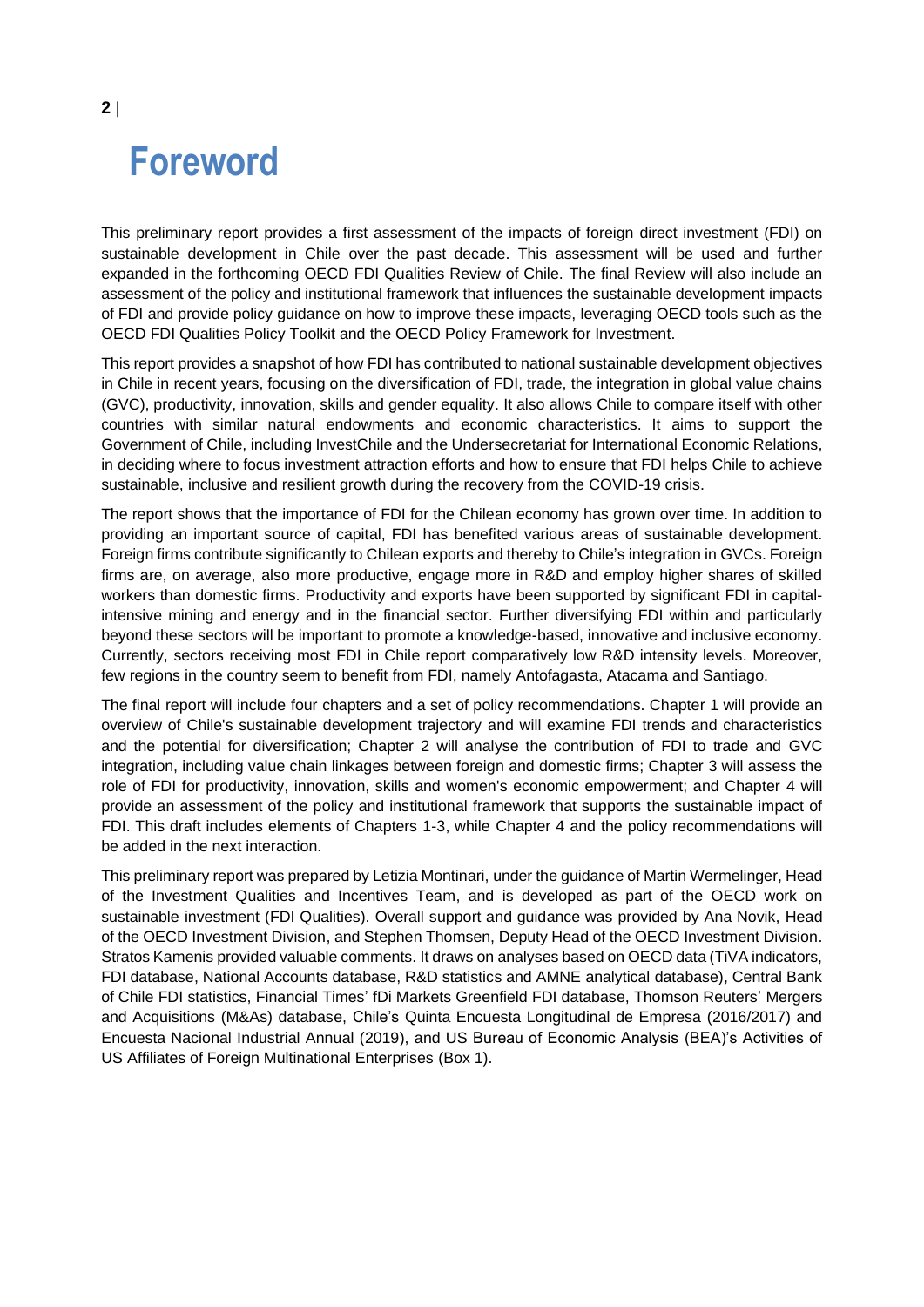# **Summary of preliminary findings and next steps**

Chile has made impressive progress in terms of economic growth and poverty reduction in recent decades. Despite this progress, the country faces important sustainable development challenges, including increasing productivity growth and the living standards of its citizens, promoting economic diversification, improving labour market outcomes, tackling climate change and reducing social inequality. These challenges have been made even more pressing by the two unprecedented shocks, the 2019-2020 social protest and the COVID-19 pandemic. Responding to these challenges will be key for Chile to achieve its sustainable development goals and foster a more prosperous, equitable and resilient economy during the pandemic recovery and beyond.

As a small open economy rich in natural resources, Chile is heavily dependent on trade and FDI to sustain its economic growth. The importance of FDI to the Chilean economy has increased over time, as evidenced by its growing share of inward FDI stock in GDP, which reached 110% in 2020 and is now higher than that of countries with similar economic and natural characteristics. However, FDI flows to Chile have steadily declined since 2012, in part due to falling commodity prices and more recently due to the economic downturn caused by the COVID-19 crisis.

Almost 40% of FDI is concentrated in the mining sector, mainly in copper mining. However, the share of mining FDI has declined over the last decade to the benefit of other sectors, including finance and energy (especially renewable energy) as well as trade and manufacturing. Geographically, FDI is mainly concentrated in the mining-rich regions of Antofagasta and Atacama as well as in the country's main economic centre Santiago. The high concentration of FDI in a few sectors and regions raises doubts as to whether FDI in Chile benefits all segments of the population and contributes to the development of all regions equally. The vast majority of investors come from Europe (Spain, the Netherlands, the UK) and North America, while a much smaller proportion come from other Latin American countries, despite their geographical proximity. In recent years, the share of investment from the People's Republic of China, in particular Mergers and Acquisitions (M&A), has grown significantly, mainly in the energy and construction sectors.

Chile participates in GVCs mainly by exporting primary and intermediate products, which are then further processed and exported by third countries (forward participation in GVCs), like many natural resource producing countries. Its share of foreign inputs in gross exports (backward participation) is small, however in line with its market size and distance from main manufacturing hubs. Its high level of forward participation and low level of backward participation denotes an upstream position in GVCs, i.e. specialisation in activities that are far from final demand in the production chain.<sup>1</sup>

Foreign firms appear to contribute significantly to Chile's integration in GVCs, particularly but not exclusively through exports of natural resource products: in 2019 they accounted for 66% of gross exports

 $1$  Backward participation in GVCs is defined as the share of foreign value added in a country's gross exports. Forward participation is defined as the share of domestic value added incorporated in the exports of foreign countries. A low level of backward participation and a high level of forward participation implies specialisation in upstream activities. Relatively upstream activities are the production of raw materials (but also intangible goods such as R&D or industrial product design). Downstream activities include the assembly of manufactured products or after-sales services to customers.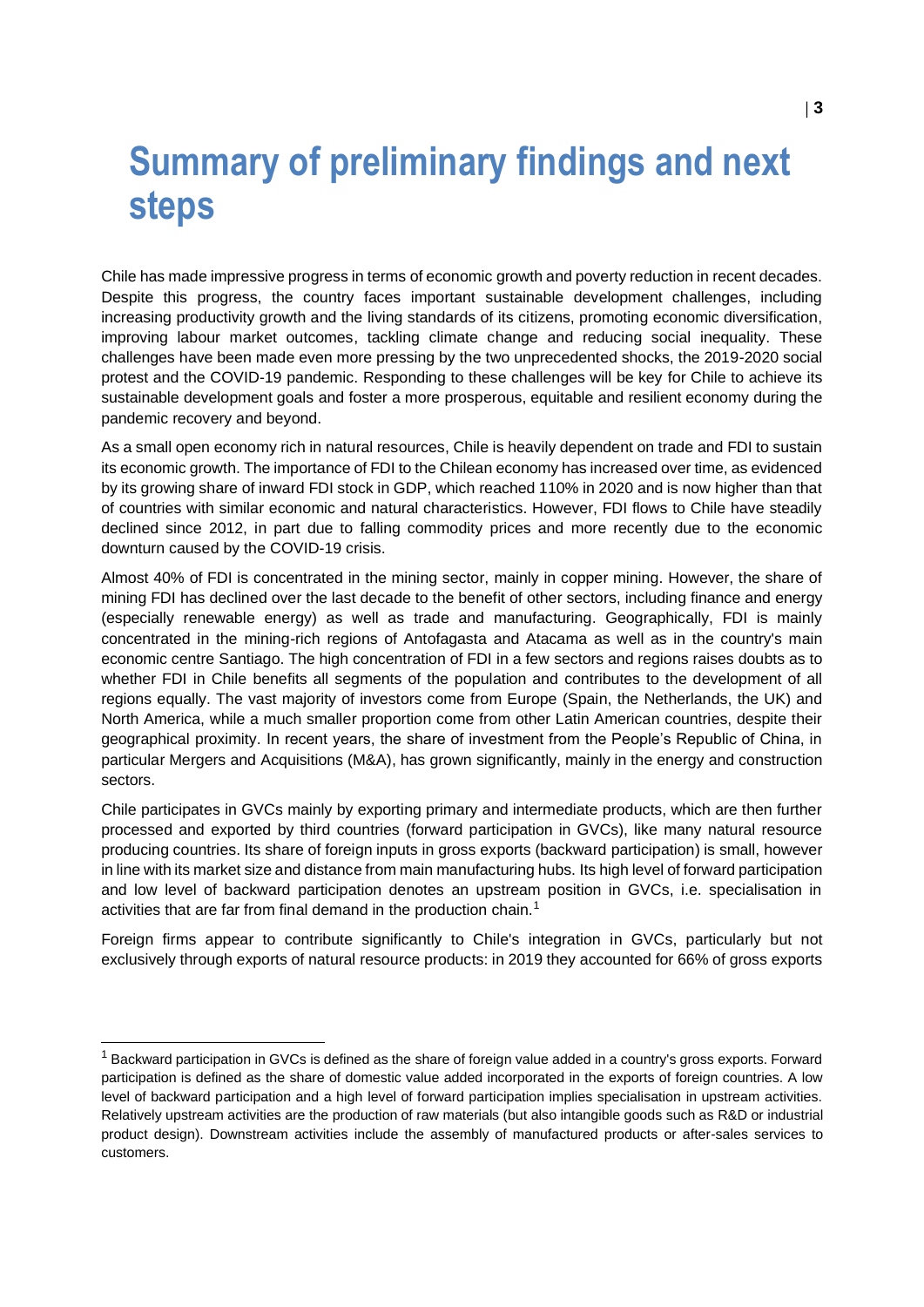# **4**

of goods (72% of gross exports in mining and 74% in manufacturing) and 85% of gross exports of services.<sup>2</sup> Moreover, foreign firms are more trade-oriented than domestic firms, as they export a larger share of their sales and import a larger share of their inputs. Their trade orientation, however, seems to be lower in Chile than in other countries.

Foreign companies participate significantly in domestic value chains. They source their inputs mainly from the domestic market (73% of total intermediate goods in 2016), particularly from Chilean small and medium-sized enterprises (SMEs). In addition, most of the production of foreign affiliates feeds back into domestic value chains (almost 70%), and is mainly sold to domestic SMEs. In general, these foreigndomestic value chain linkages appear to be more important in Chile than in other small open economies. However, further analysis is needed to shed light on the implications of such value chain linkages, e.g. in which sectors they occur and whether they are likely to be a channel for FDI spill-over.

FDI contributes to aggregate productivity given its concentration in capital-intensive sectors, such as mining and energy, and financial services. These sectors, however, are less R&D intensive than, for example, real estate and business services, which receive smaller shares of FDI.. Foreign firms are, on average, more productive than domestic firms, especially in sectors with large shares of FDI. Foreign firms are also more likely than domestic firms to engage in R&D activities and to employ higher shares of skilled workers (e.g. with a university degree or higher).

Foreign firms outperform domestic firms in the dimensions of productivity, wages, skill intensity and export intensity even when factors such as firm size and sector of activity are taken into account. Moreover, the activities of foreign firms generate important multiplier effects in the host economy. For example, it is estimated that a 1% increase in the sales of foreign enterprises generates a 0.6% increase in the total labour costs of these foreign enterprises. This additional expenditure in labour input can support the living standards of local workers employed by foreign firms if this increase results in higher wages per worker or more local workers have the opportunity to work for foreign firms.

The next iteration of this report will expand this analysis in several areas:

- It will further assess the role of FDI in sectors with greater potential for future productivity growth and sustainable and inclusive development, such as sectors that can generate more and better jobs, including for women (e.g. service sectors), the most innovative sectors (e.g. high-tech and digital), and renewable energy. The report will also assess Chile's diversification potential and identify sectors and value chain activities with good prospects for sustainable development and where Chile could focus its FDI attraction efforts.
- It will further discuss the role of FDI in supporting Chile's exports, particularly exports of services, and how these can make a significant contribution to economic diversification and productivity growth.
- It will provide additional analysis on the contribution of FDI to productivity, innovation and skills development, examining in more detail the role of FDI in manufacturing and services, particularly in sectors that offer better prospects from a sustainable development perspective. In addition, it will also examine the contribution of FDI to labour market outcomes, such as quality jobs and the economic empowerment of women.

 $2$  In this report, 'foreign firms' are foreign affiliates of Multinational Enterprises (MNEs) located in Chile. Hence, the terms 'foreign firms' and 'foreign affiliates' are used interchangebly. Firms are defined as foreign when foreign investors own at least 10% of their equity stocks. This is in line with the OECD Benchmark Definition of Foreign Direct Investment, according to which "lasting interest" in an affiliate that is resident in an economy other than that of the direct investor is evidenced when the direct investor owns at least 10% of the voting power of the direct investment enterprise.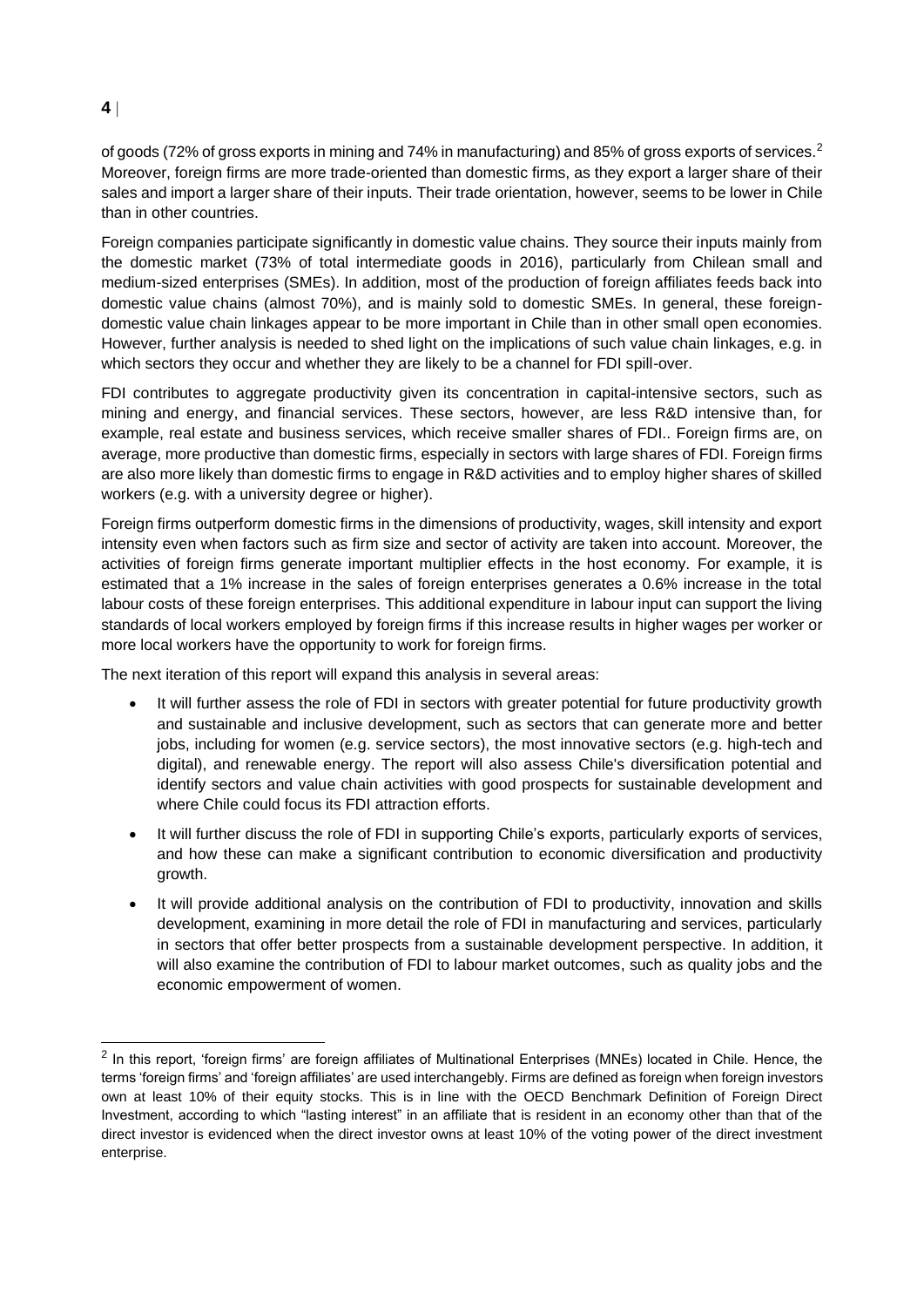• It will offer an assessment of the policy and institutional framework, including institutional coordination mechanisms that influence the impact of FDI in the area of trade integration/GVC, FDI diversification, productivity, innovation, skills, and women's economic empowerment.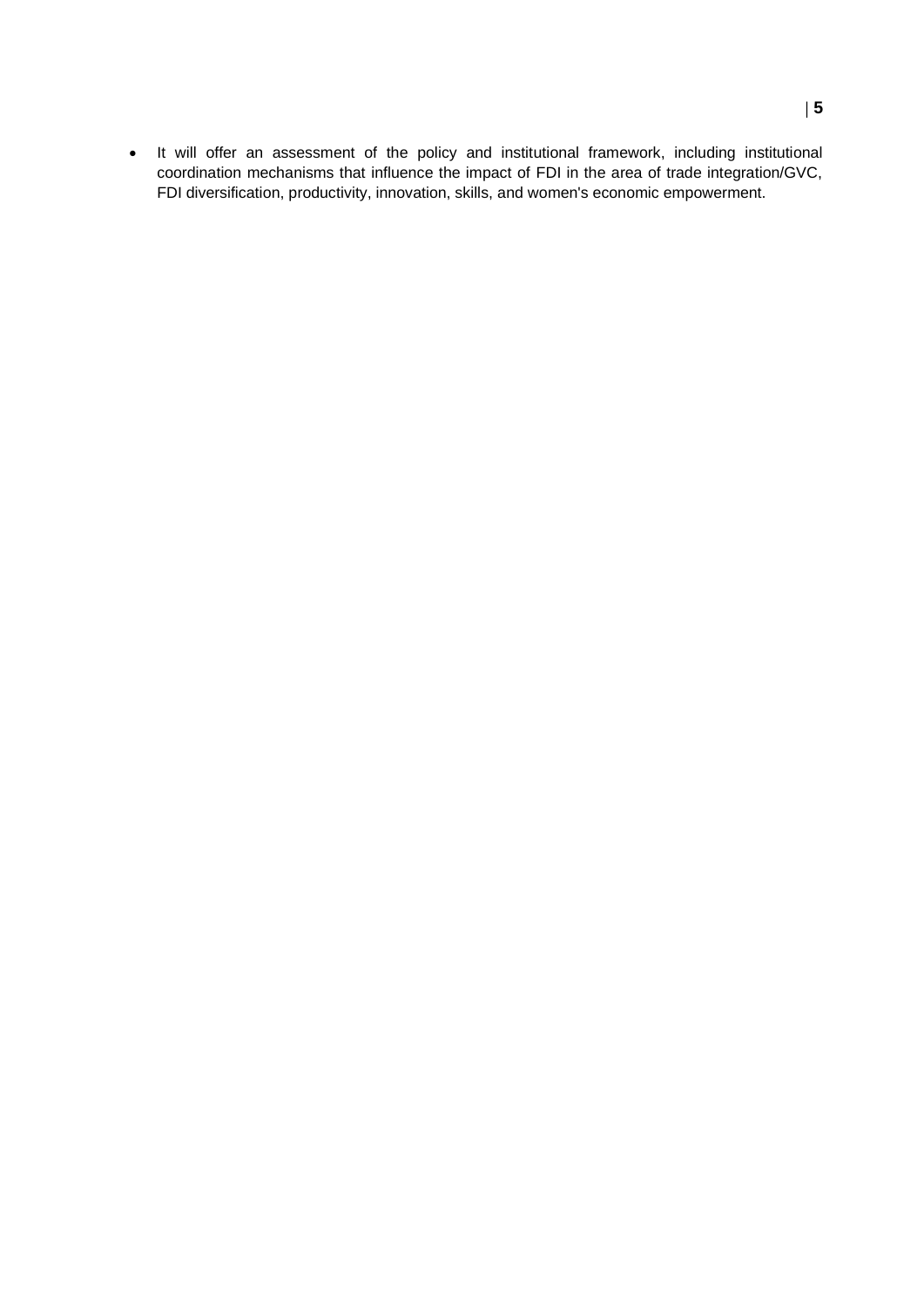# **1.Trends and characteristics of FDI in Chile**

## **Chile's sustainable development trajectory**

Chile has experienced remarkable economic growth and reduced poverty, and has significantly improved the quality of life of its citizens in recent decades. Rapid economic growth has been supported by strong institutions and a sound macroeconomic framework (OECD,  $2021_{[1]}$ ). Despite this progress, the Chilean economy has continued to be characterised by some structural weaknesses, including its specialisation in natural resources, low levels of labour productivity and high income inequality relative to the OECD average, as well as environmental challenges related to natural resource exploitation and pollution.

In recent years there has been growing social discontent with Chile's socio-economic system. High income inequality and unequal distribution of the benefits of economic growth have raised questions about the sustainability of the country's growth trajectory. In this context, the COVID-19 pandemic has further exposed Chile's vulnerabilities, plunging the country into one of the worst economic recessions in decades (OECD, 2021[1]; World Bank, 2021[2]).

Chile's economic growth has been largely driven by natural resources, such as copper, agriculture, forestry and fisheries. Although the natural resource sector has been an engine of productivity and growth, it has also increased the country's vulnerability to external shocks such as fluctuations in commodity prices. While successive governments have sought to expand the manufacturing base and support the development of services, Chile's economic model today remains dependent on the natural resource sector.

As a small open economy, Chile depends heavily on trade and foreign direct investment (FDI) to sustain its economic growth. The negative impact that the COVID-19 crisis has had on trade and FDI in Chile, as in most countries, has further slowed its economy. Moreover, trade and FDI remain largely concentrated in the natural resources sector, particularly copper, agricultural and fishery products, and finance. Exports of services, which provide an opportunity for economic diversification and growth, account for a smaller share of total exports (OECD,  $2021_{[1]}$ ; UNCTAD,  $2021_{[3]}$ ).

Although high compared to other Latin American countries, productivity in Chile remains below the OECD average, with many workers employed in activities that generate little value added per hour of work. This gap in productivity is a consequence of relatively low levels of innovation and skills compared to other countries. It is also partly explained by an unequal population of firms: a small number of large and very productive firms and a wide range of small and medium-sized firms with weak productivity performance (OECD, 2021).

Persistently low productivity levels have led to growing income inequality over the years. The COVID-19 crisis has further exacerbated these inequalities, with more than half of the population in Chile now economically vulnerable and at risk of poverty (OECD,  $2021_{[1]}$ ). Among the most vulnerable groups of workers are women, who continue to be discriminated against along important economic dimensions. Despite recent progress in education, significant gender gaps remain, particularly in the labour market. Gender pay and employment gaps are higher in Chile than in the average of OECD countries (OECD,  $2021_{[4]}$ ).

Chile faces today numerous environmental challenges. CO2 emissions and energy consumption have increased in line with the strong economic growth of recent decades. The country still relies on fossil fuels to meet its energy needs. Less than a third of the total energy supply in Chile stems from renewable sources, while nearly half of the electricity is generated from renewable sources, primarily hydro and solar (IEA, 2021[5]). Air pollution, water scarcity and pollution, habitat loss and vulnerability to climate change are some of the most pressing environmental challenges facing the country (OECD/ECLAC, 2016[5]).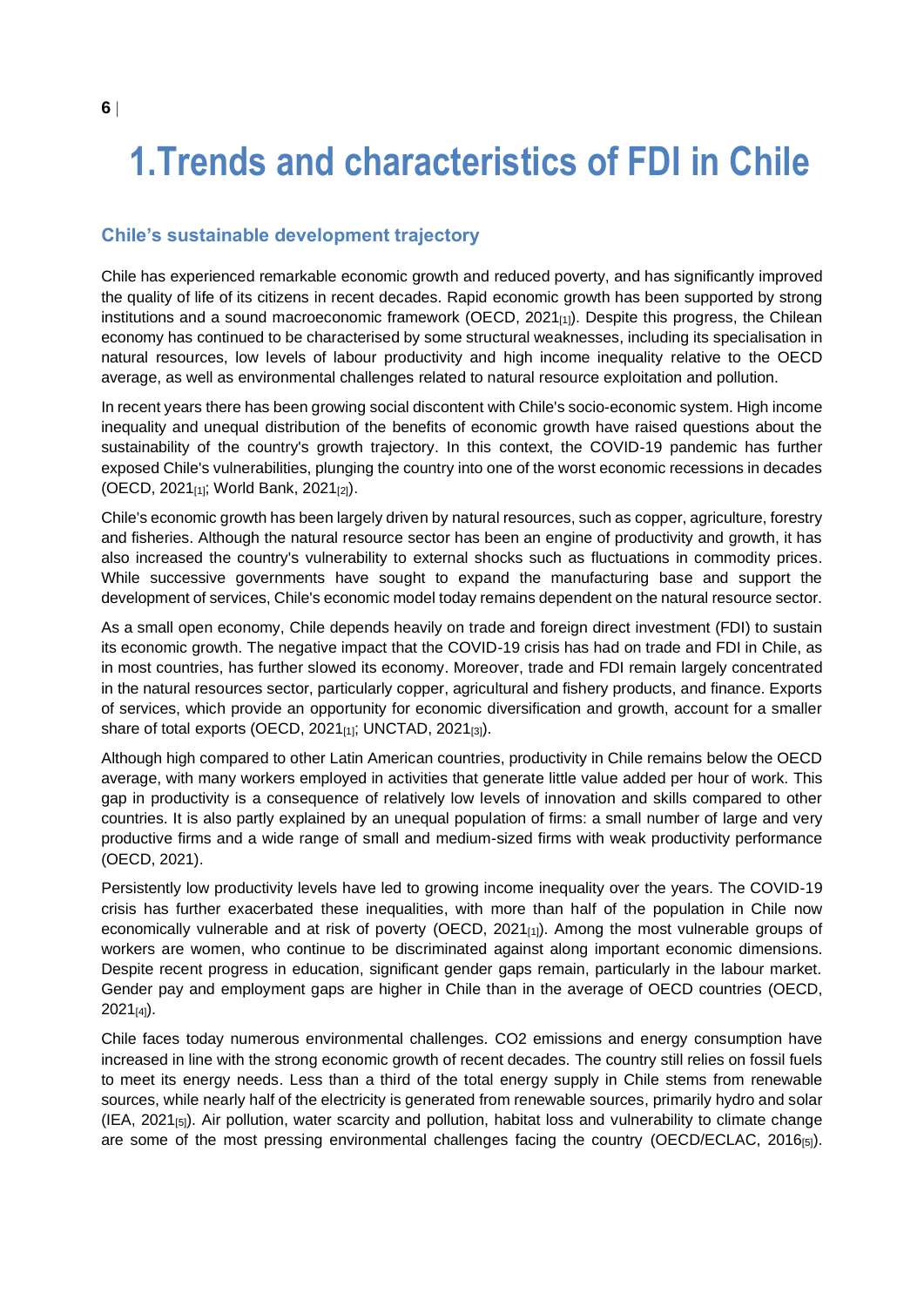Recently, Chile has made a number of environmental commitments, including achieving carbon neutrality of its economy by 2025, which, if implemented, may reverse these trends.

In the aftermath of the crisis and once the recovery is underway, responding to these challenges will be key to enabling Chile to achieve its sustainable development goals, becoming a more prosperous, equitable and resilient economy. The experience of other economies shows that FDI can make a significant contribution to sustainable development goals. However, the effects of FDI in promoting sustainable and inclusive growth are not automatically positive. Chile's policy and institutional framework, including coordination between different responsible institutions, will play a crucial role in maximising the benefits of FDI.

#### <span id="page-6-0"></span>**Box 1. Databases used to assess FDI trends and impacts in Chile**

**Central Bank of Chile's FDI statistics:** provides flows and stocks of inward and outward FDI for Chile, from 2012 to 2020, by economic sector and country of origin.

**Financial Times' fDi Markets Greenfield FDI database:** is a database of crossborder greenfield investments covering all countries. It provides real-time information on capital investment and job creation by economic activity, source country, and location (region). For this study, crossborder greenfield investment projects directed to Chile from 2003 to 2021 were selected, from all countries of origin and covering all economic activities. Economic activities were reclassified to correspond to the ISIC Rev4 sectoral classification. Greenfield investment projects in the agriculture and construction sectors are not covered by the database.

**Thomson Reuters' Mergers and Acquisitions (M&As) database:** provides coverage of global Mergers & Acquisitions (M&A) deals by country of acquiring company, country of the acquired company and economic activity. For this project, cross-border M&A deals targeting Chilean companies from 2005 to 2021 were selected. For some deals, the information on the location (headquarters) of the company was retrieved from the business description of the acquired company.

**Quinta Encuesta Longitudinal de Empresa (ELE5):** consists of a representative sample of firms from all economic sectors in 2016 and 2017. It includes 6,480 firms, 549 of which are foreign-owned (a foreign investor directly owns 10% or more of the ordinary shares). ELE5 provides information on the activities of foreign firms and their contribution to several outcomes, including value added, employment, R&D activities and skills intensity in Chile.

**Encuesta Nacional Industrial Annual (ENIA) of 2019:** covers the population of companies in 22 manufacturing industries (ISIC, Rev.4) active in Chile in that year, corresponding to 4,254 companies, 285 of which are foreign-owned (a foreign investor directly owns 10% or more of the ordinary shares). The database provide insights on foreign-owned firms operation in relation to several outcomes, including value added, employment, export, import and skill intensity.

In addition, several other OECD and non-OECD databases have been used to study FDI trends and impacts in Chile, including OECD FDI statistics, OECD TiVA (Trade in Value Added) indicators, OECD AMNE analytical database, OECD National Accounts, OECD R&D statistics, Bureau of Economic Analysis (BEA)'s Activities of U.S. Affiliates of Foreign Multinational Enterprises, and Chile's R&D Expenditure and Personnel Survey.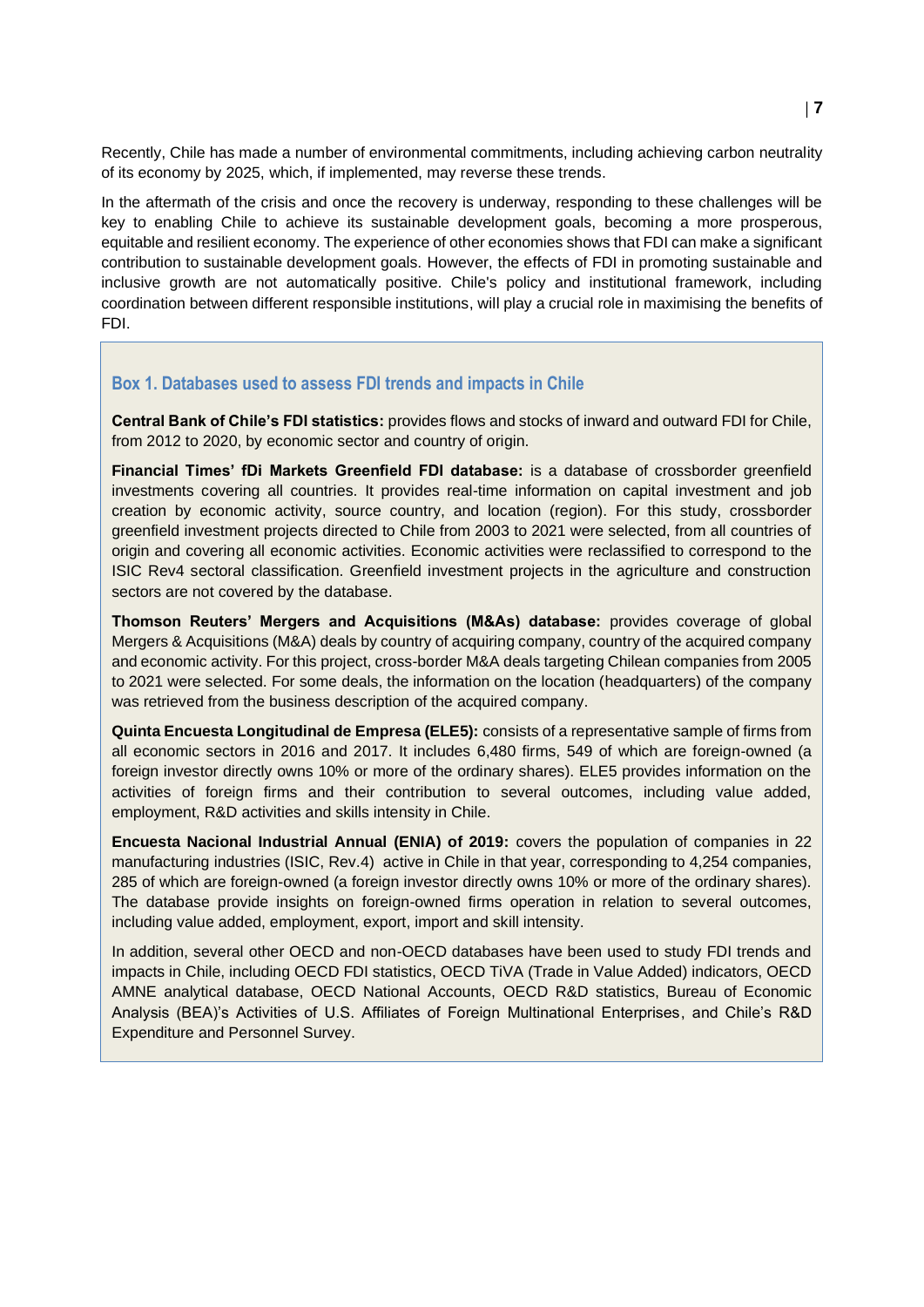# **FDI stocks as a share of GDP have increased in the past decade**

Chile with its open economy and rich endowment of natural resources is a particularly attractive destination for foreign direct investment (FDI). The relevance of FDI to the Chilean economy is demonstrated by the stock of inward FDI as a share of GDP, which grew from 77% in 2012 to 110% in 2020. Although as of 2019 this sharp surge was mainly caused by a drop in GDP following the Covid-19 crisis, the share is higher than in most OECD countries, including in Latin America such as Colombia and Mexico. It is also higher than in OECD countries of similar economic size, for example the Czech Republic, and rich in natural resources such as Australia [\(Figure](#page-7-0) 1, Panel a).

FDI flows to Chile have declined significantly since 2012, however (Panel b). A similar downward trend has been observed in many countries, reflecting a slowdown in international production and global value chains (UNCTAD,  $2018_{[1]}$ ) The Covid-19 pandemic and its disruptive effects on economic activities, including those of foreign multinational enterprises (MNEs), further contributed to the decline in FDI flows in Chile like in most other countries. In Chile, as in the rest of Latin America, the decline was particularly sharp due to the drop in commodity prices and economic recession that followed the Covid-19 crisis (UNCTAD,  $2021_{[2]}$ ). Early data for the first and second quarters of 2021, however, show a slight recovery in FDI flows to Chile.



#### <span id="page-7-0"></span>**Figure 1. Since 2012 FDI as a share of GDP has increased, but inward FDI flows have fallen**

Note: Panel b: FDI flows for 2021 covers the first and second quarter of 2021. Source: OECD FDI statistics

### **FDI is largely concentrated in mining, energy and finance**

Chile's endowment of natural resources explains the large share of FDI in the mining sector [\(Figure](#page-8-0) 2, Panel a). In 2020, 37% of FDI stocks were in mining, particularly copper mining. While the amount of FDI stock to mining has remained more or less unchanged since 2012, the relative share of mining FDI has decreased. Meanwhile, FDI in financial services and the energy sector, and particularly renewable energy, have gained importance in Chile's FDI landscape. Over the 2012-2020 period, the share of FDI stocks in financial services increased from 16% to 21% and in the energy sector from 8% to 17%. The share of FDI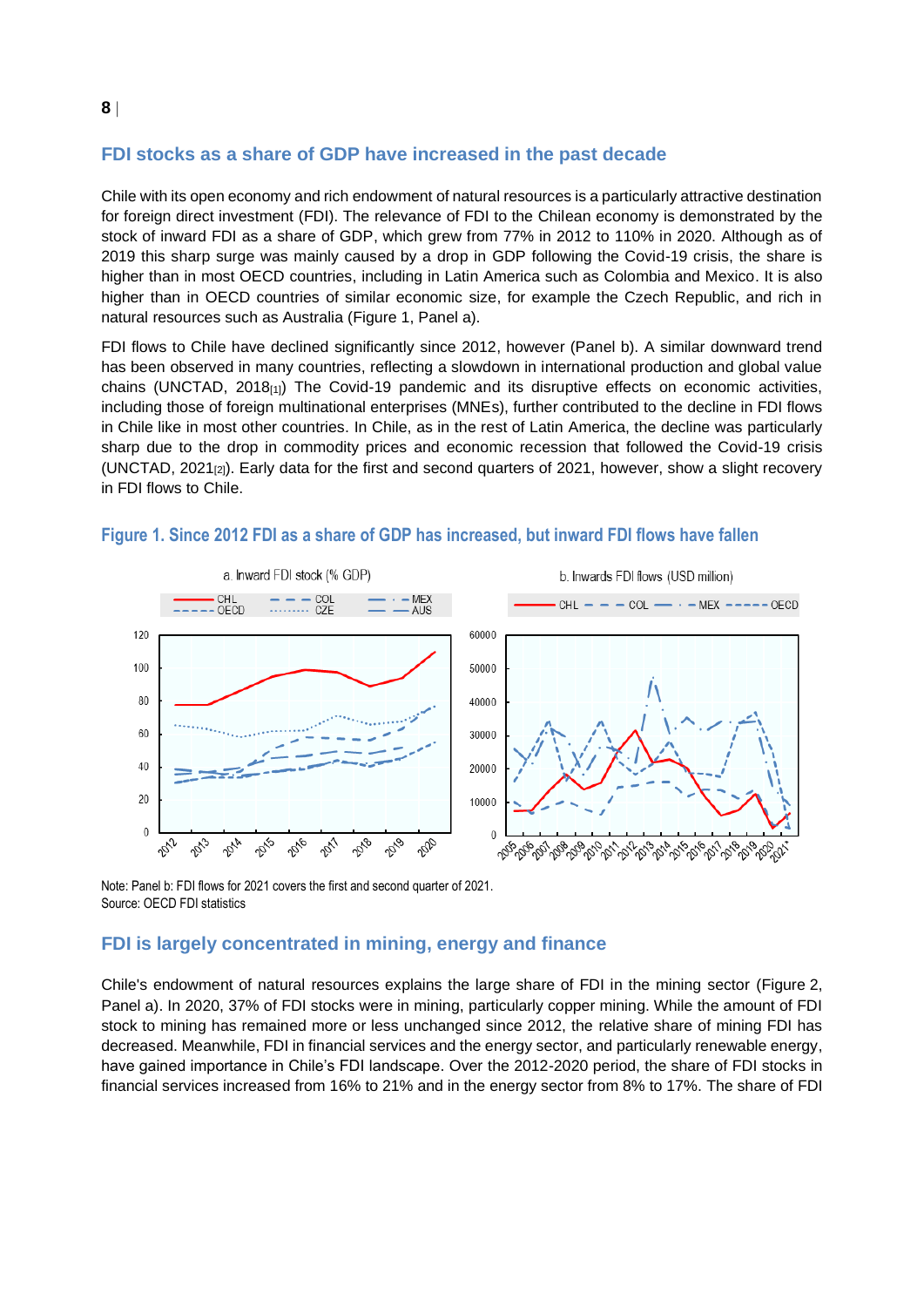stocks also increased in manufacturing (food, chemicals and non-metallic mineral products) from 5% to 7% and in the trade sector from 3% to 7%.<sup>3</sup>

Chile's endowment of natural resources explains the large share of FDI in the mining sector (Figure 2, panel a). In 2020, 37% of FDI stocks were in the mining sector, particularly copper mining. While the amount of FDI stocks to the mining industry has remained more or less unchanged since 2012, the relative share of mining FDI has decreased. Meanwhile, FDI in financial services and the energy sector, and in particular renewable energy, has gained importance in Chile's FDI landscape. During 2012-2020, the share of FDI stocks in financial services increased from 16% to 21% and in the energy sector from 8% to 17%. The share of FDI stocks also increased in the manufacturing sector (food, chemicals and non-metallic minerals) from 5% to 7% and in the trade sector from 3% to 7%.

As regards the mode of entry of foreign investors, greenfield FDI projects are prevalent in energy (44%), mining (30%) and services (20%), particularly communication and business services, while lower shares are found in the manufacturing sector (7%) (Panel b). Within the manufacturing sectors, larger shares of greenfield FDI are found in low-tech industries such as food, while smaller shares are directed to high-tech industries such as machinery and equipment, transport equipment and electronics. M&A deals are concentrated in services (31%), particularly finance and transport, mining (26%) and energy (24%). A significant share is also directed towards the manufacturing sector (14%), in particular the low-tech food and chemical industries but also high-tech pharmaceuticals.



#### <span id="page-8-0"></span>**Figure 2. Mining, finance and energy attract the bulk of FDI**

Note: Panel b: Support services include financial services, business services, communication, IT services, transport services, and retailing. fDi Markets' greenfield FDI data do not cover agriculture and construction, and therefore these sectors are not shown. Source: Panel a: OECD elaboration based on Central Bank of Chile; panel b: OECD elaboration based on fDi Markets and Thomson Reuters

 $3$  The next iteration will further analyse the relative importance of FDI in labour-intensive sectors and those most promising for sustainability, such as services sectors, innovative sectors (e.g. R&D, computer and related activities) and renewable energy.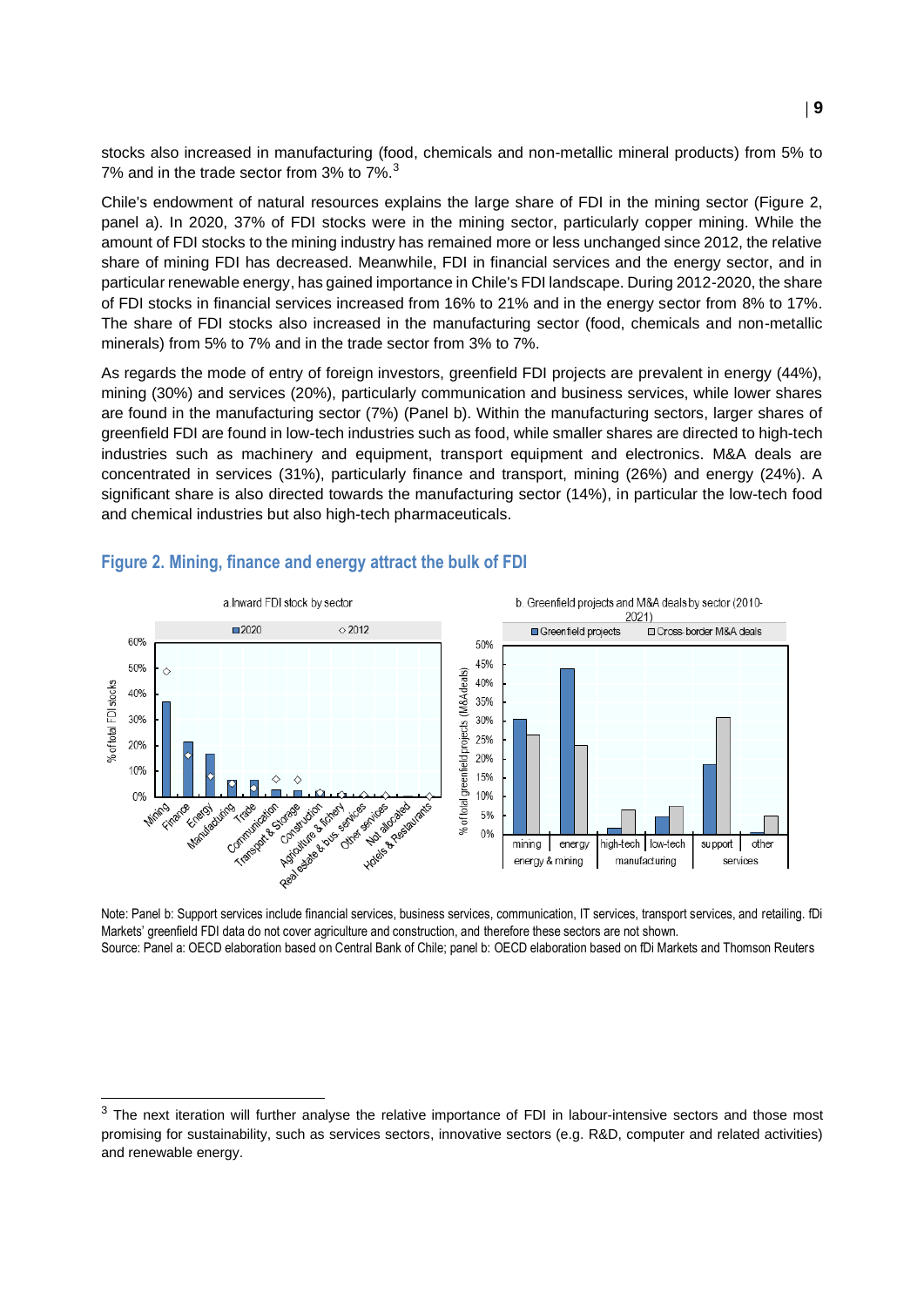# **Antofagasta, Atacama and Santiago attract most FDI**

During the period 2010-2021 greenfield FDI was mainly concentrated in three regions: Antofagasta, Atacama and the Metropolitan Region (Santiago) [\(Figure](#page-9-0) 3, Panel a). <sup>4</sup> This is not surprising given that mines are located in Antofagasta and Atacama and that Santiago is the main economic centre of Chile. In addition, capital expenditure and jobs related to greenfield projects in these three regions are likely to have been even higher, given that around 23% of greenfield projects that took place in the 2010-2021 period do not provide information on the destination of the investment.

In terms of jobs created by greenfield projects, the Metropolitan Region outperformed Antofagasta and Atacama. While in Antofagasta and Atacama greenfield investments have been directed mainly to the mining and energy sectors, in the Metropolitan Region they have covered a wider range of sectors, focusing on the service sectors (communications, financial services, restaurants and hotels, transport services) and the food industry. A considerable number of jobs in the Metropolitan Region have also been created in renewable energy, a growing sector.

Most of the cross-border M&A deals in the period 2010-2021 took place in the Metropolitan Region (panel b). It is likely, however, that this figure is overestimated because the location of M&A deals is often based on the company's headquarters (HQ) in the data available for this study, even if the company's facilities are located in other regions. This is the case for several mining companies whose HQ is in Santiago, while their mining facilities are located in Antofagasta and Atacama. Moreover, information on the location of the acquired or merged company is not provided for about 36% of M&A deals, which took place in the period 2010-2021.



## <span id="page-9-0"></span>**Figure 3. Greenfield projects and M&A deals are concentrated in a few regions**

Source: Panel a: OECD elaboration based on fDi Markets; panel b: OECD elaboration based on Thomson Reuters

<sup>&</sup>lt;sup>4</sup> In the next iteration, an assessment of each region's contribution to value added and employment will be provided to better understand how divergences in economic development between regions affect FDI trends and impacts.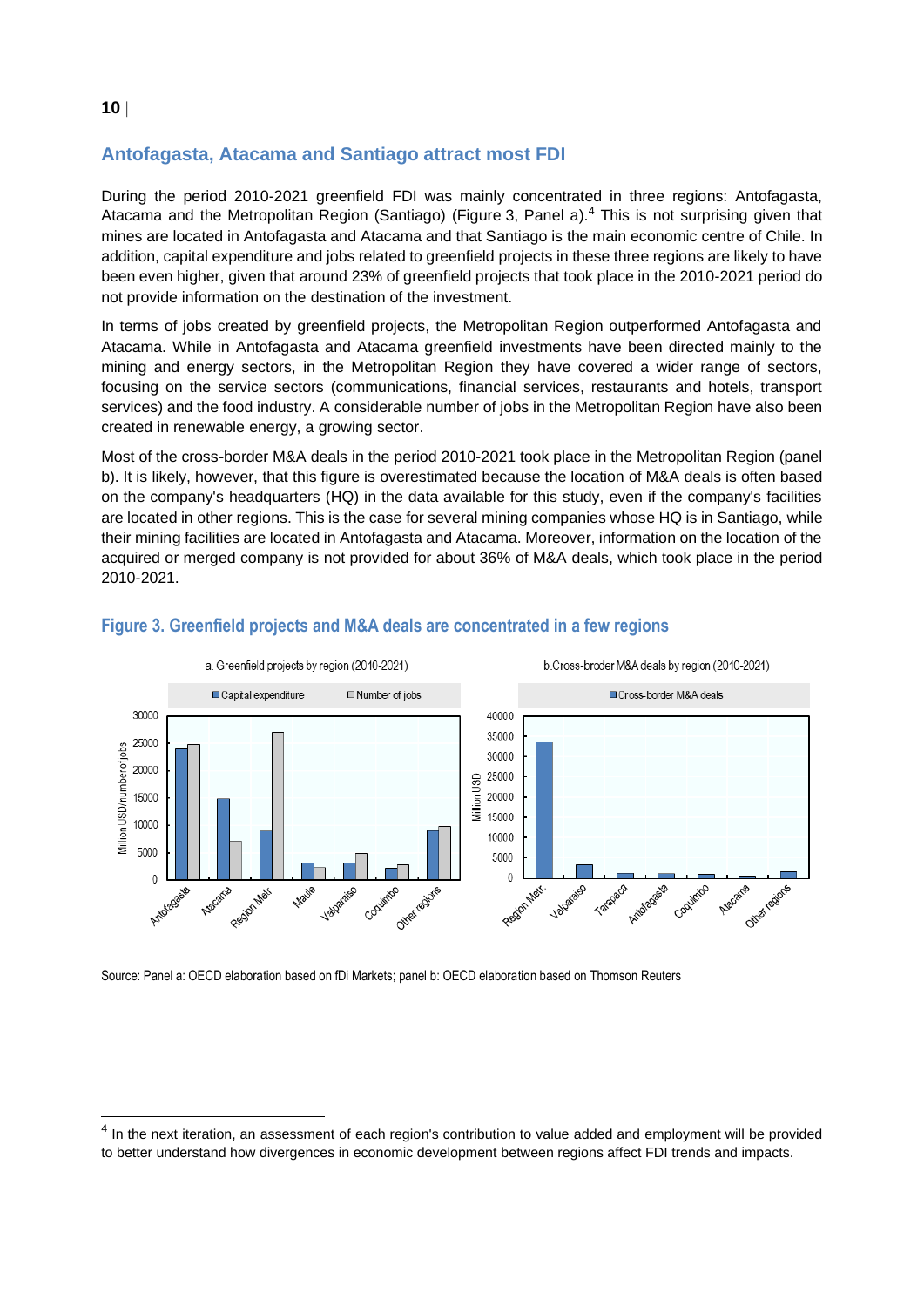# **Companies from Europe and Northern America are the leading investors**

According to FDI data from the Central Bank of Chile, in 2020, about 70% of the FDI stock came from Europe, particularly Spain, the Netherlands, the United Kingdom and Italy, and from North America, namely Canada and the United States [\(Figure](#page-10-0) 4). About 8% came from Latin America, a much smaller share considering the geographical proximity. The main investors from Latin America were Colombia, Brazil, Bermuda and Mexico. A very small share came from neighbouring Argentina. While FDI stocks from Canada, Spain, the United Kingdom, and Italy grew considerably between 2012 and 2020 in both absolute and relative terms, those from the United States and Latin America declined.<sup>5</sup>



### <span id="page-10-0"></span>**Figure 4. 70% of FDI comes from Europe, Canada and the United States**

Source: OECD elaboration based on Central Bank of Chile

The FDI data also show that in 2020 about 5% of FDI stocks came from the Cayman Islands and Bermuda, suggesting that some multinational companies invest in Chile through their subsidiaries located in these countries. <sup>6</sup> The use of M&A data provides a more accurate picture of the origin of these investments. The data show that most of the cross-border M&A transactions in Chile in the last decade were concluded by European and North American firms, roughly confirming the picture that emerges from the Central Bank of Chile's FDI data [\(Figure](#page-11-0) 5). However, the data also show that in recent years a significant share of M&A transactions in Chile have been concluded by Chinese firms, mainly in the energy and construction sectors.

<sup>&</sup>lt;sup>5</sup> The next draft report will discuss the drivers of these trends. For example, are regional investors investing primarily in manufacturing/services or mining/energy? And European and North American investors?

 $6$  The Central Bank of Chile's FDI data follow the principle of immediate host/investor country. Therefore, in some cases the data do not provide accurate information on the country of origin of the investment. This may happen, for example, when the investment of the (ultimate) parent company in a foreign country is held through another (immediate) subsidiary in a third country.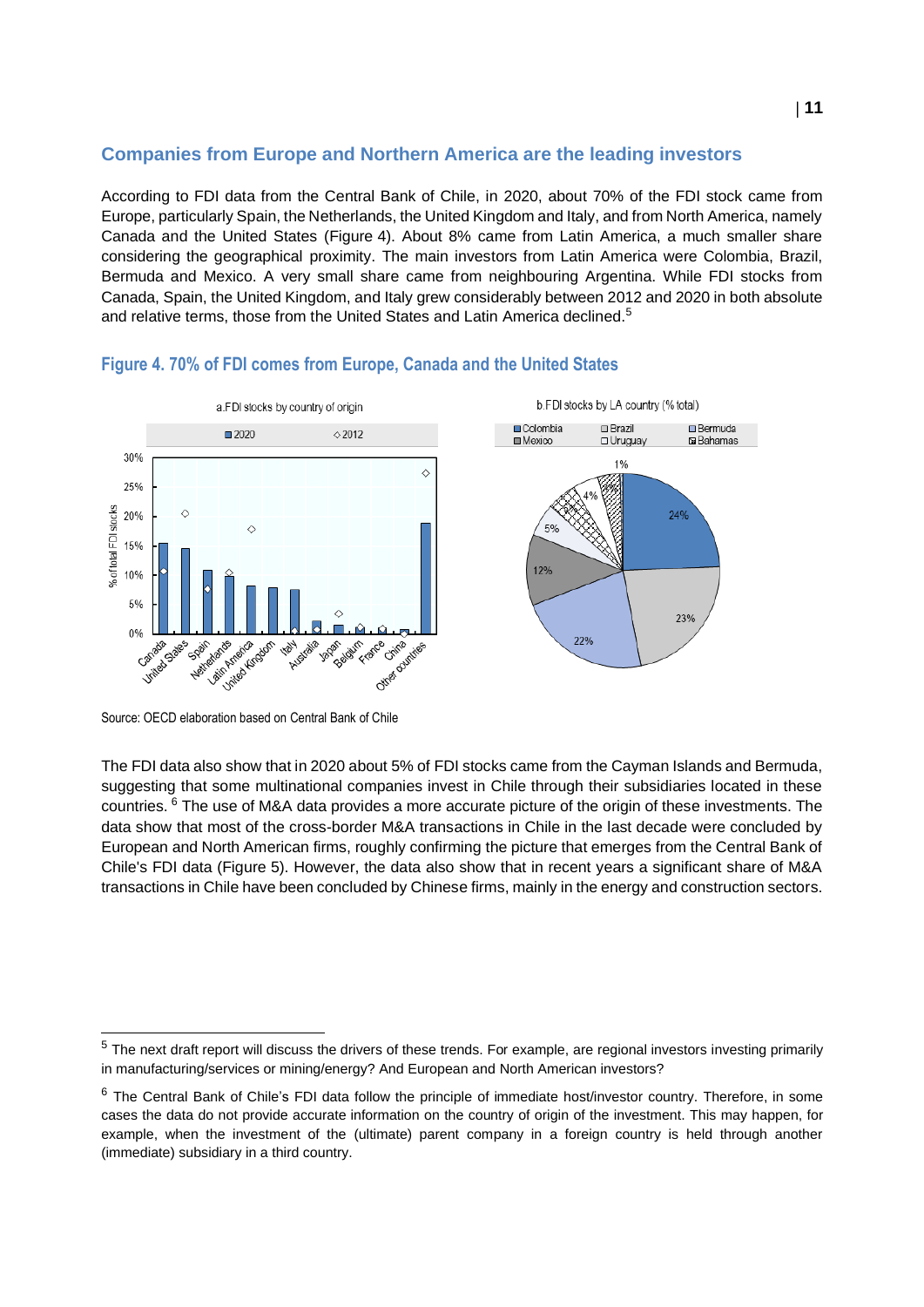

<span id="page-11-0"></span>

Source: OECD elaboration based on Thomson Reuters

**12**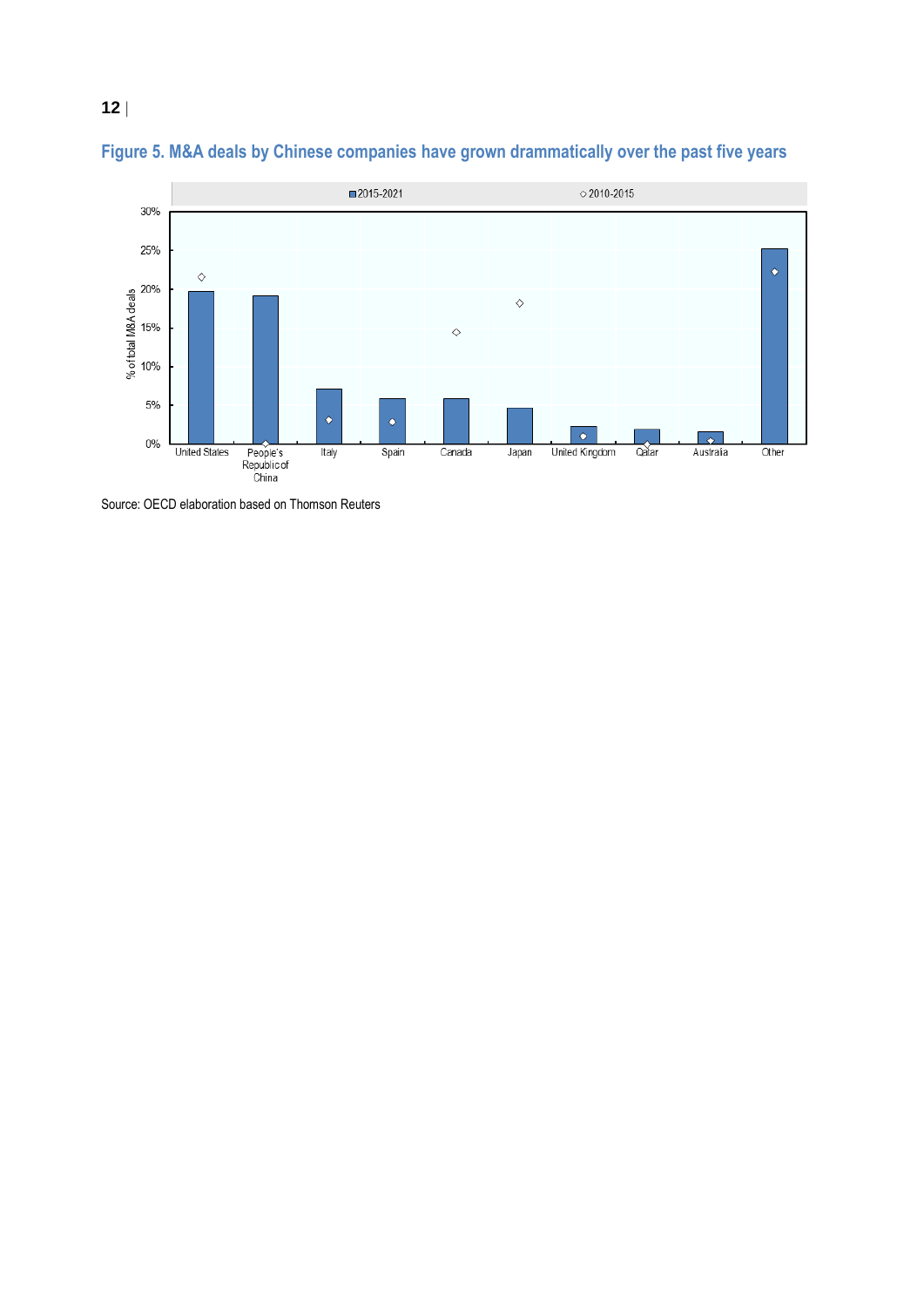# **2.The contribution of FDI to trade and integration in global value chains**

## **Foreign firms support Chile's exports and participation in GVC**

Participation in GVCs brings new opportunities for productivity growth and innovation. Countries participate in GVCs by using imported inputs in their exports (backward participation in GVCs) or by providing intermediate inputs to third country exports (forward participation). Productivity spillovers can occur from both backward and forward participation in GVCs. Backward participation enables countries to use inputs that are not available in the domestic economy or that have an advantage in terms of price or quality, while upstream participation allows countries to acquire technology and knowledge from export destinations (Criscuolo and Timmis, 2017[7]).

Chile's level of forward integration into GVCs is high, as would be expected from a net exporter of natural resources. Like many natural resource producers, Chile exports mainly primary and intermediate products, which are then further processed and exported by other countries. Its level of forward integration in GVCs, measured by its share of value added in other countries' exports, is 31%, which is higher than most OECD countries and similar to other natural resource producers, notably Saudi Arabia (40%), Norway (39%) and Russia (37%) [\(Figure](#page-13-0) 6, Panel A). In contrast, Chile's level of backward participation is low, which means that the amount of foreign inputs used in domestic production is small. Its level of backward participation, captured by the share of foreign value added in its exports, is 14%, which is lower than most OECD countries, although in line with its market size and distance from the main manufacturing hubs (OECD, 2015[3]).

Chile's high level of forward participation and low level of backward participation suggest a relatively upstream position in GVCs: the country is specialised in the early stages of the production process, i.e. in the extraction of raw materials (Antràs et al., 2012<sup>[4]</sup>). Other Latin American countries such as Brazil, Colombia and Argentina also appear to be positioned relatively upstream in GVCs, while Mexico and Costa Rica are positioned more downstream, probably due by their greater specialisation in processing and assembly (OECD, 2015[3]).

Multinational enterprises (MNEs) are one of the main drivers of GVCs as they contribute significantly to cross-border trade (Criscuolo and Timmis, 2017 $_{[7]}$ ). A recent study by InvestChile (2021 $_{[6]}$ ) shows that foreign affiliates of MNEs contribute significantly to Chile's gross exports and that their contribution is not limited to the natural resource sector.<sup>7</sup> According to the study, in 2019 about 35% of firms exporting goods and 51% of firms exporting services were foreign-owned. They accounted for 66% of gross exports of goods (72% of gross exports in mining and 74% in manufacturing) and 85% of gross exports of services (92% of gross exports in IT services, 96% in engineering services, 96% in telecommunication services, 83% in financial services) (Panel b).

 $7$  The study uses information from the Internal Revenue Service (Servicio de Impuestos Internos) on taxpayers who are legal persons. Foreign enterprises are active enterprises for which at least 10% of their final ownership belongs to a legal or natural person domiciled or resident abroad.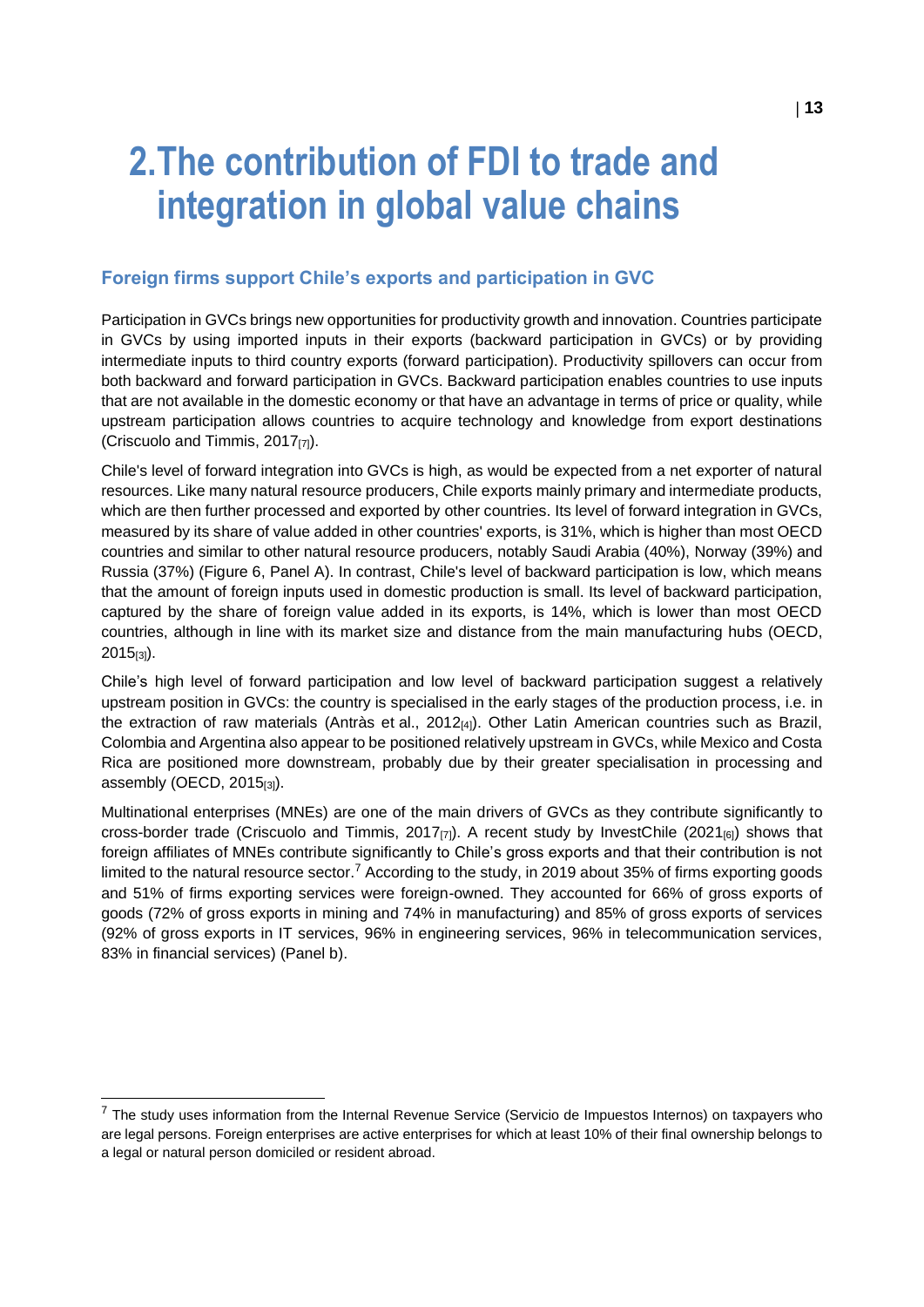

## <span id="page-13-0"></span>**Figure 6. Chile's integration in GVCs is supported by foreign firms 'exports**

Note: Panel a: Backward participation in GVCs is measured as foreign value added embodied in a country's gross exports, as a percentage of the country's total gross export; forward participation is measured as domestic value added embodied in other countries' gross exports, as a percentage of the country's total gross exports.

Source: Panel A: OECD TiVA (2021); panel b: InvestChile (2021<sub>[61</sub>)

**14**

#### **Foreign firms are more trade-oriented than domestic firms**

Foreign firms in Chile are more trade-oriented than domestic firms, as they export a larger share of their sales and import a larger share of their inputs. According to the Encuesta Nacional Industrial Annual (ENIA), which covers all firms in the manufacturing sector in 2019 [\(Box](#page-6-0) 1), foreign firms on average exported 27% of their sales and imported 23% of their inputs, while domestic firms exported 6% of their sales and imported 7% of their inputs. Foreign firms trade more intensively than domestic firms in almost all sectors, although the gap with domestic firms is larger in metal products of electrical equipment, other non-metallic minerals, and rubber and plastics, where many foreign firms operate [\(Figure 7,](#page-14-0) Panel A).

The data also show significant participation of foreign firms in the domestic value chain (the next section analyses the extent of value chain linkages between foreign and domestic firms). Foreign firms purchase most of their inputs locally and sell their output mainly in the domestic market. In addition, data from the US Bureau of Economic Analysis (BEA) show that US foreign affiliates (majority-owned), which represent a significant share of foreign firms in Chile, export less intensively in Chile than in other countries. In particular, the data show that US foreign affiliates in Chile export on average 35% of their sales from goods and 6% from services (panel B). These shares are lower than those observed in other Latin American countries such as Peru and Argentina and in smaller open OECD economies such as Ireland and the Czech Republic.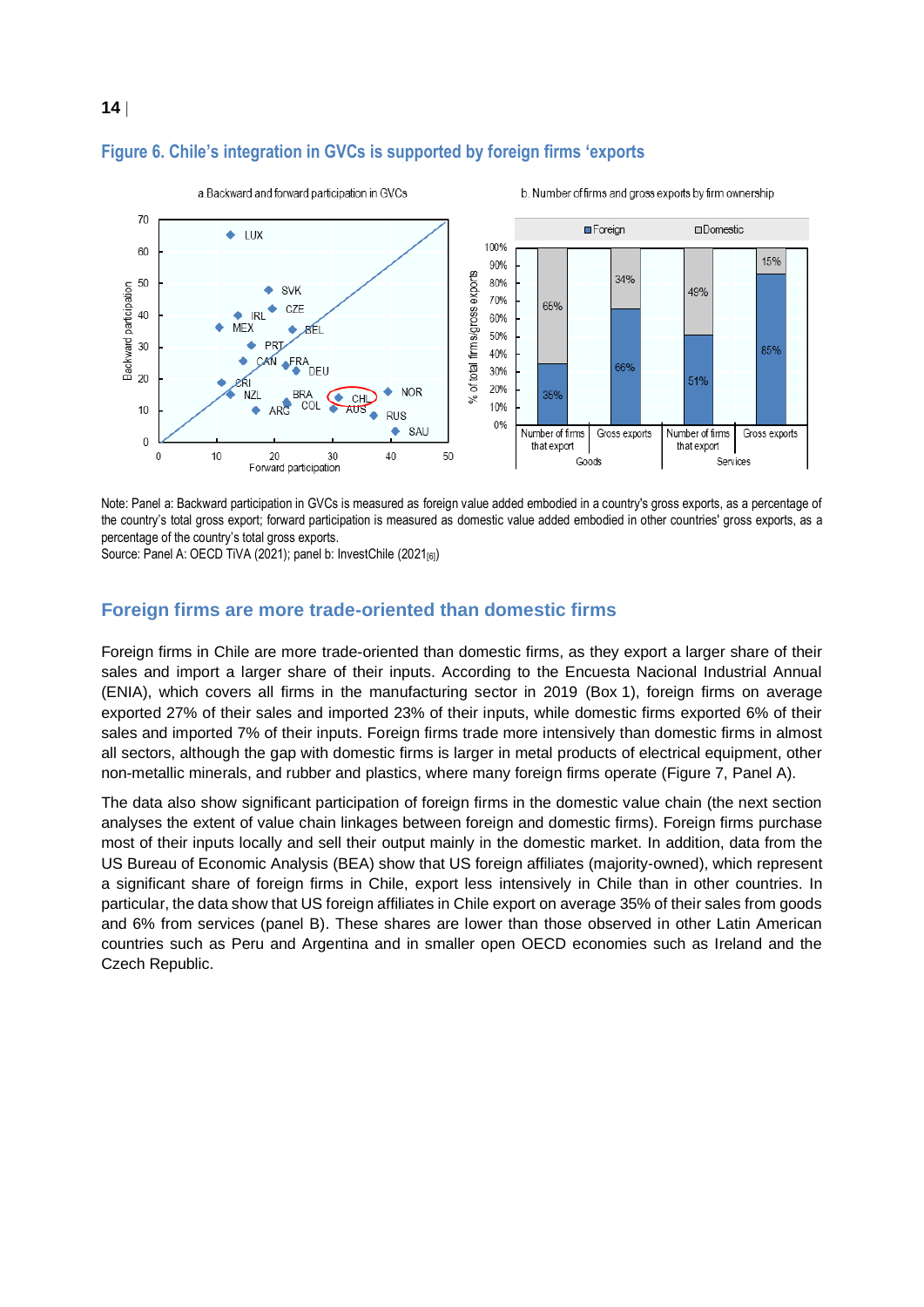# <span id="page-14-0"></span>**Figure 7. Foreign affiliates in Chile trade more than domestic firms, but less than in other countries**



Note: Panel a: export intensity: gross exports over sales; import intensity: gross imports overall intermediate inputs. The indicator in panel a measures the relative difference between export (import) intensity of foreign and domestic firms. Values above 0 indicate that foreign firms are more export (import) oriented than domestic firms and vice versa. Panel b: export intensity in good (services): exports of good (services) over sales of goods (services).

Source: Panel a: Encuesta Nacional Industrial Annual 2019 (ENIA); panel b: Bureau of Economic Analysis (BEA)'s Activities of U.S. Affiliates of Foreign Multinational Enterprises (MNEs)

## **The extent of linkages between foreign and domestic firms is significant**

While foreign firms foster integration into GVCs through their import and export activities, which in turn bring benefits in terms of access to networks, global markets, knowledge and technology, their participation in domestic value chains can also contribute to the productivity growth of domestic firms (OECD, forthcoming[7]). In particular, buyer-supplier relationships (so-called value chain linkages) can enable productivity improvements through access to new technologies, knowledge and better or cheaper inputs.

Supplier relationships - when foreign firms purchase inputs from domestic firms - can be a channel for technology and knowledge transfer, for example when foreign firms train suppliers to ensure a certain level of input quality (Javorcik, 2004[8]). Buyer relationships - when foreign firms sell their production as inputs to domestic firms - can help the latter to become more productive mainly through access to better quality inputs (Criscuolo and Timmis, 2017 $_{[7]}$ ). Many foreign firms in industries (such as machinery) and the digital economy also offer training to their customers on the use of their products and information on international quality standards (Jindra, 2006<sup>[9]</sup>).

Indicators based on the OECD's AMNE analytical database show that, in 2016, foreign firms in Chile purchased most of their intermediate goods locally (73% of total intermediate goods), while a smaller share was purchased internationally (27%) [\(Figure](#page-15-0) 8).<sup>8</sup> The share of locally sourced inputs is higher than in other small open economies, for example Portugal (62%), Czech Republic (54%), Slovakia (51%), Ireland (45%). In general, this share tends to be higher in larger economies, as foreign affiliates in those countries can rely on a larger domestic market for intermediate goods. This is for example the case in the United States (82%), Italy (71%) and France (70%).

Chilean-owned firms benefited the most from local sourcing of foreign affiliates. The majority of locally sourced inputs were purchased from domestic firms (supplier linkages): 63%, of which 12% from domestic

<sup>&</sup>lt;sup>8</sup> A new release of the OECD's AMNE analytical database will become available in Spring 2022.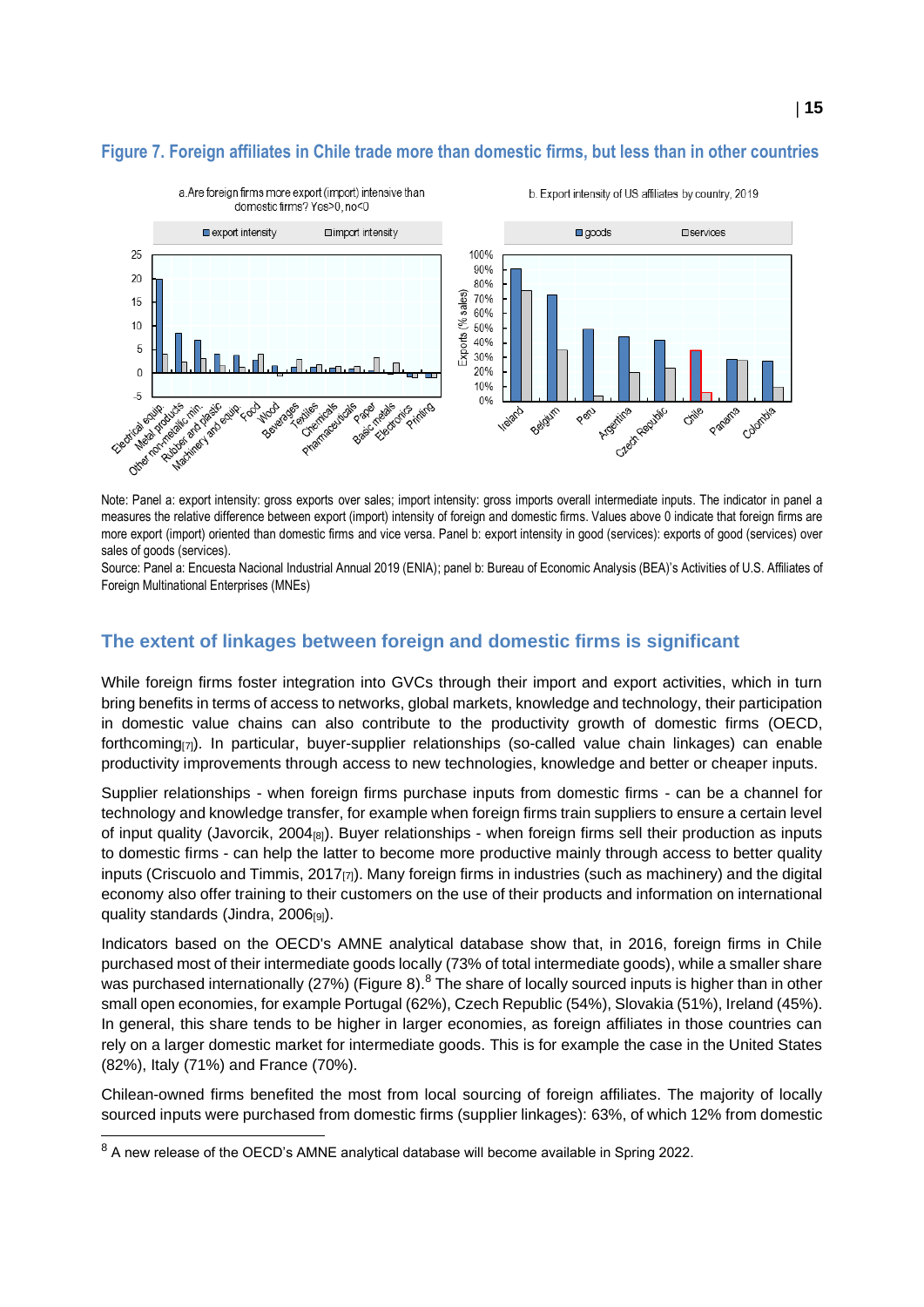MNEs and 51% from domestic non-MNEs, which include many small and medium enterprises (SMEs). A smaller share, 10%, was bought from other foreign firms established in Chile. The data also reveal that foreign affiliates in Chile rely less on international sourcing (27%) than in other small open OECD economies, for instance Portugal (38%), Czech Republic (46%), Slovakia (48%). Normally, the share of inputs bought internationally tends to be higher in small economies due to their smaller domestic market for intermediate goods.



#### <span id="page-15-0"></span>**Figure 8. In Chile, foreign firms source inputs mainly from Chilean firms**

Source: OECD analytical AMNE database

The indicators also show that in Chile almost 70% of foreign affiliates' output feeds back into domestic value chains. In 2016, 36% of the output of foreign affiliates was used as input by local firms, and 33% was sold in the domestic market for final goods and services [\(Figure](#page-15-1) 9). The share of foreign affiliates' output that stays in Chile is higher than in other small open economies such as Portugal (60%), the Czech Republic (52%), Ireland (44%), the Slovak Republic (43%) and Belgium (37%).

### <span id="page-15-1"></span>**Figure 9. Foreign firms sell intermediate products mainly to Chilean firms**



Output use of foreign affiliates, Chile vs other OECD economies, 2016

Source: OECD analytical AMNE database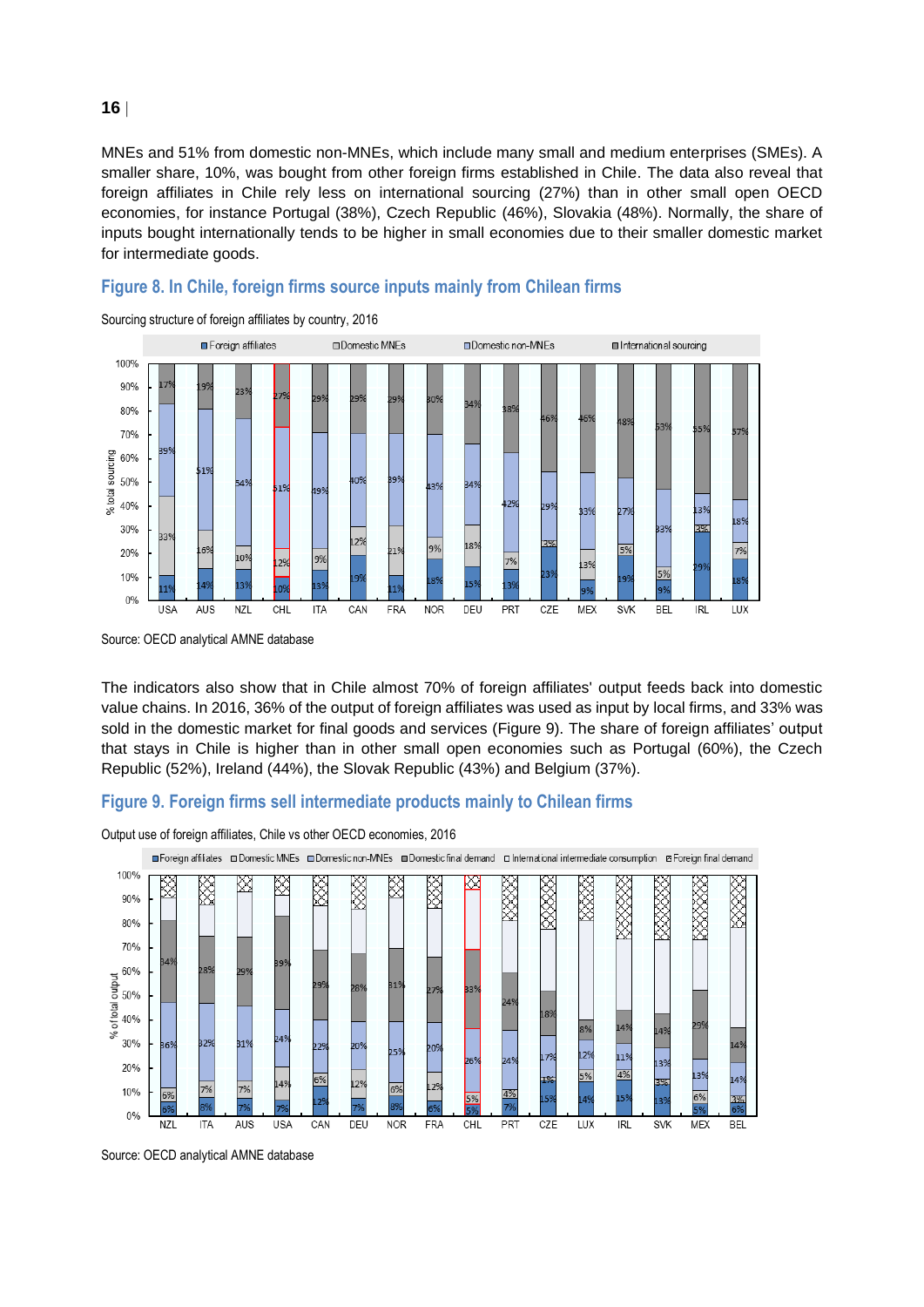Moreover, the share of output sold to Chilean firms (buyer linkages) is significant: in 2016, intermediate products sold by foreign affiliates to domestic firms accounted for 31% of their output (26% was sold to non-domestic MNEs and 5% to domestic MNEs), while inputs sold to other foreign firms located in Chile corresponded to 5% of output. The extent of sell linkages is greater in Chile than in other small open economies, for example Portugal (28%), the Czech Republic (18%), Luxembourg (17%) and Ireland (15%). In general, the importance of buyer-supplier linkages in Chile suggests that foreign affiliates are well integrated into the domestic economy. Nonetheless, further analysis is needed to understand the implications of such value chain linkages, for instance, in which sectors they occur and whether they act as a channel for FDI spillovers.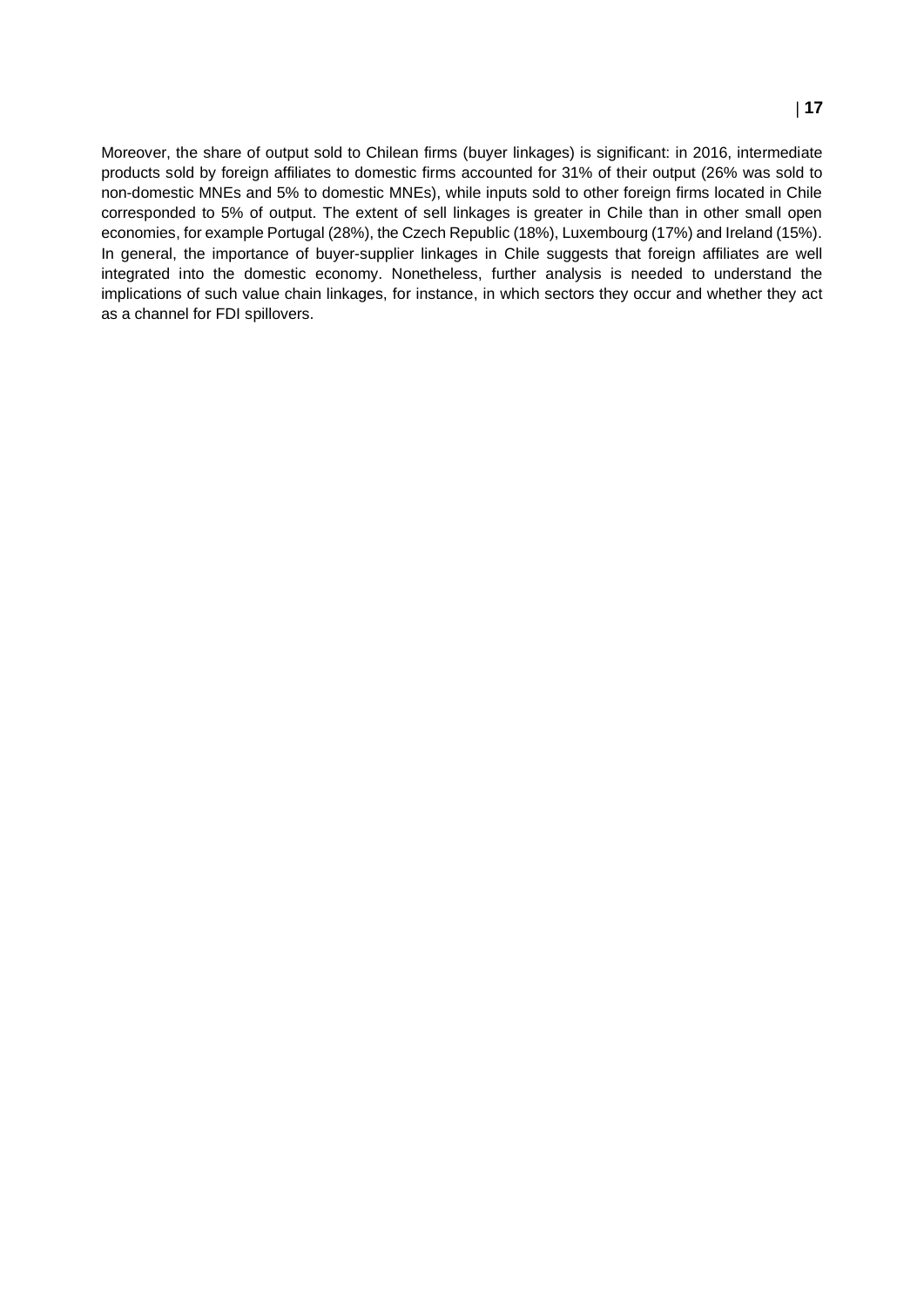# **3.The contribution of FDI to productivity, innovation and skills**

#### **FDI is concentrated in capital-intensive and more productive sectors**

FDI influences the productivity and competitiveness of the domestic economy through the activities of foreign firms. These affect outcomes such as value added, employment, innovation and skill development, either directly or indirectly through spillovers to domestic firms (e.g. through the transfer of technology and knowledge). At the same time, outcomes such as productivity, innovation, skill intensity, vary considerably across sectors depending on their technological intensity and level of sophistication (OECD,  $2019_{[10]}$ ).

In Chile, FDI is concentrated in the capital-intensive mining and energy sectors and in financial services, which are relatively more productive, i.e. where an hour of work produces more value added on average than in other sectors [\(Figure](#page-17-0) 10, panel A). In contrast, smaller shares of FDI are directed to sectors with lower average labour productivity levels, such as agriculture, manufacturing, construction, tourism, trade, transport and communications. Real estate and business services are an exception as, although highly productive, they receive a low share of FDI (panel b). An indicator based on greenfield FDI data compares Chile with other OECD economies with similar economic and natural resource characteristics. This indicator shows that a positive relationship between FDI and productivity also exists in other countries that are important producers of natural resources, such as Australia and Norway. As with Chile, the mining and energy sectors appear to be the main drivers of this positive association.<sup>9</sup>



#### <span id="page-17-0"></span>**Figure 10. FDI is concentrated in sectors that are more productive**

Note: Panel a: labour productivity is value added per hour worked; Panel b: shows an FDI qualities indicator based on greenfield FDI and productivity data. The indicator is calculated for 12 sectors, with manufacturing as a whole. See OECD (2019[10]) for details about methodology of calculation. Data for Chile refer to 2018; data for other countries refer to the latest available year, which ranges from 2016 to 2020. Greenfiled FDI data do not cover agriculture an construction.

<sup>&</sup>lt;sup>9</sup> The next iteration will provide a more detailed analysis of the relationship between productivity and FDI in manufacturing and services.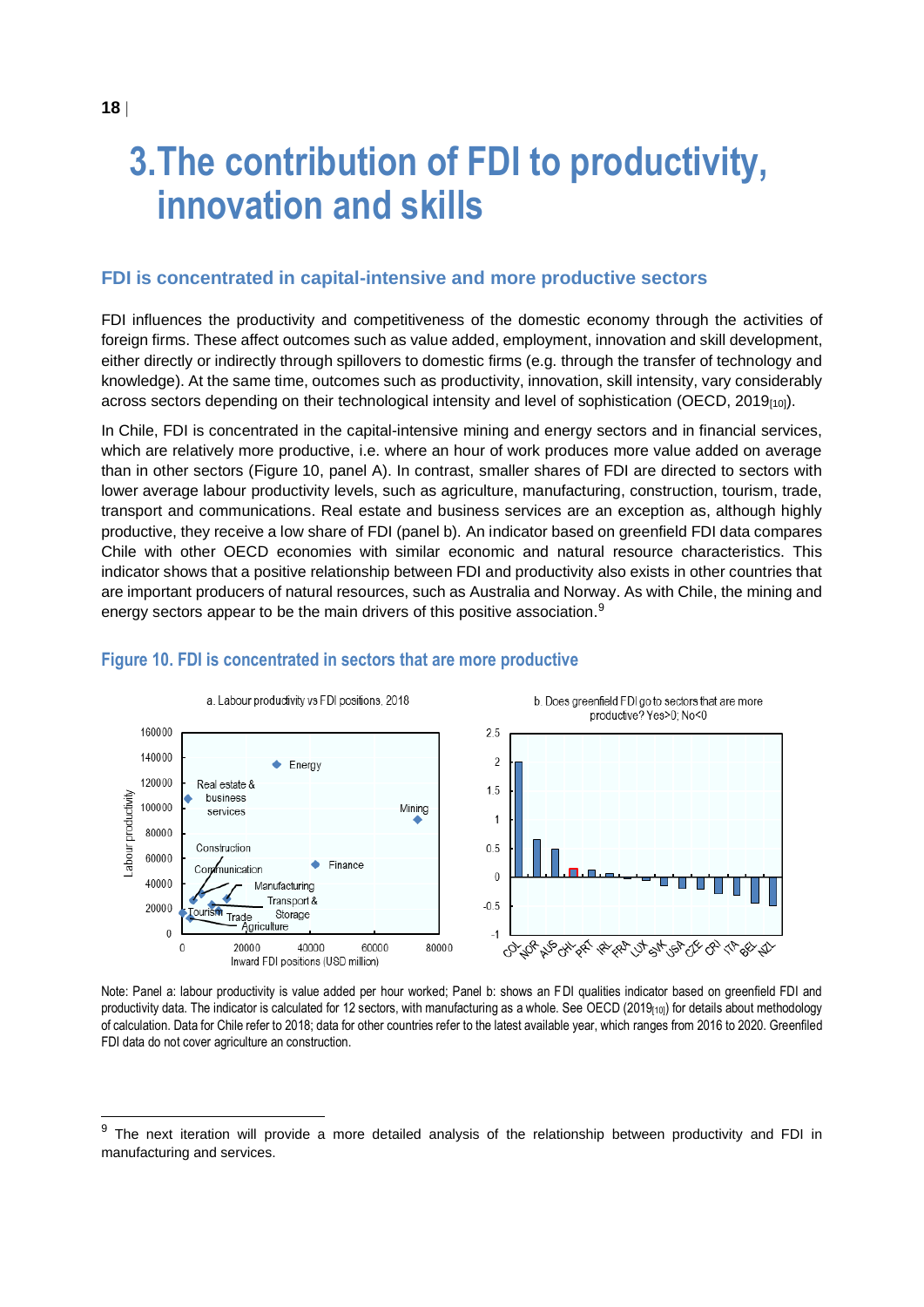Source: Panel a: OECD elaboration based on OECD National Accounts and Central Bank of Chile; panel b: OECD elaboration based on Financial Times' fDi Markets and OECD National Accounts.

Sectors that attract more FDI - mining, energy and financial services - are less R&D intensive, however [\(Figure](#page-18-0) 11, Panel A). In contrast, sectors that have lower shares of FDI, notably real estate & business services are more R&D intensive. A similar indicator to the one used in the productivity analysis shows that greenfield FDI is concentrated in sectors with relatively lower shares of business expenditure on R&Din Chile as well as in other resource-producing countries such as Norway (panel b). In contrast, in other comparator countries, including small open economies such as the Czech Republic and Portugal, the distribution of FDI is skewed towards sectors with higher shares of business expenditure on R&D.<sup>10</sup>

#### <span id="page-18-0"></span>**Figure 11. FDI is prevalent in sectors with lower R&D intensity**



Note: Panel a: R&D intensity is expenditure on R&D over sales. Panel b shows an FDI qualities indicator based on greenfield FDI and business expenditure on R&D data. The indicator is calculated for 12 sectors, with manufacturing as a whole. See OECD (2019[15]) for details about methodology of calculation. Data for Chile refer to 2018; data for other countries refer to the latest available year, which ranges from 2016 to 2020. Greenfiled FDI data do not cover agriculture and construction.

Source: Panel a: OECD elaboration based on Chile's R&D Expenditure and Personnel Survey 2018 and Central Bank of Chile; panel b: OECD elaboration based on Financial Times' fDi Markets and OECD Research and Development Statistics.

# **Foreign firms are more productive, engage more in R&D activities and are more skill-intensive**

The Quinta Encuesta Longitudinal de Empresa (ELE5) [\(Box](#page-6-0) 1) is used to gain insights into the performance of foreign firms compared to domestic firms. According to the data, significant shares of both domestic and foreign firms are found in trade, professional services, finance and manufacturing, while significant shares of domestic firms are also found in real estate, administrative services and agriculture [\(Table](#page-19-0) 1).

 $10$  As with productivity, in the second phase of the project further analysis will be carried out to shed light on the link between FDI and R&D/innovation within the manufacturing and services sectors.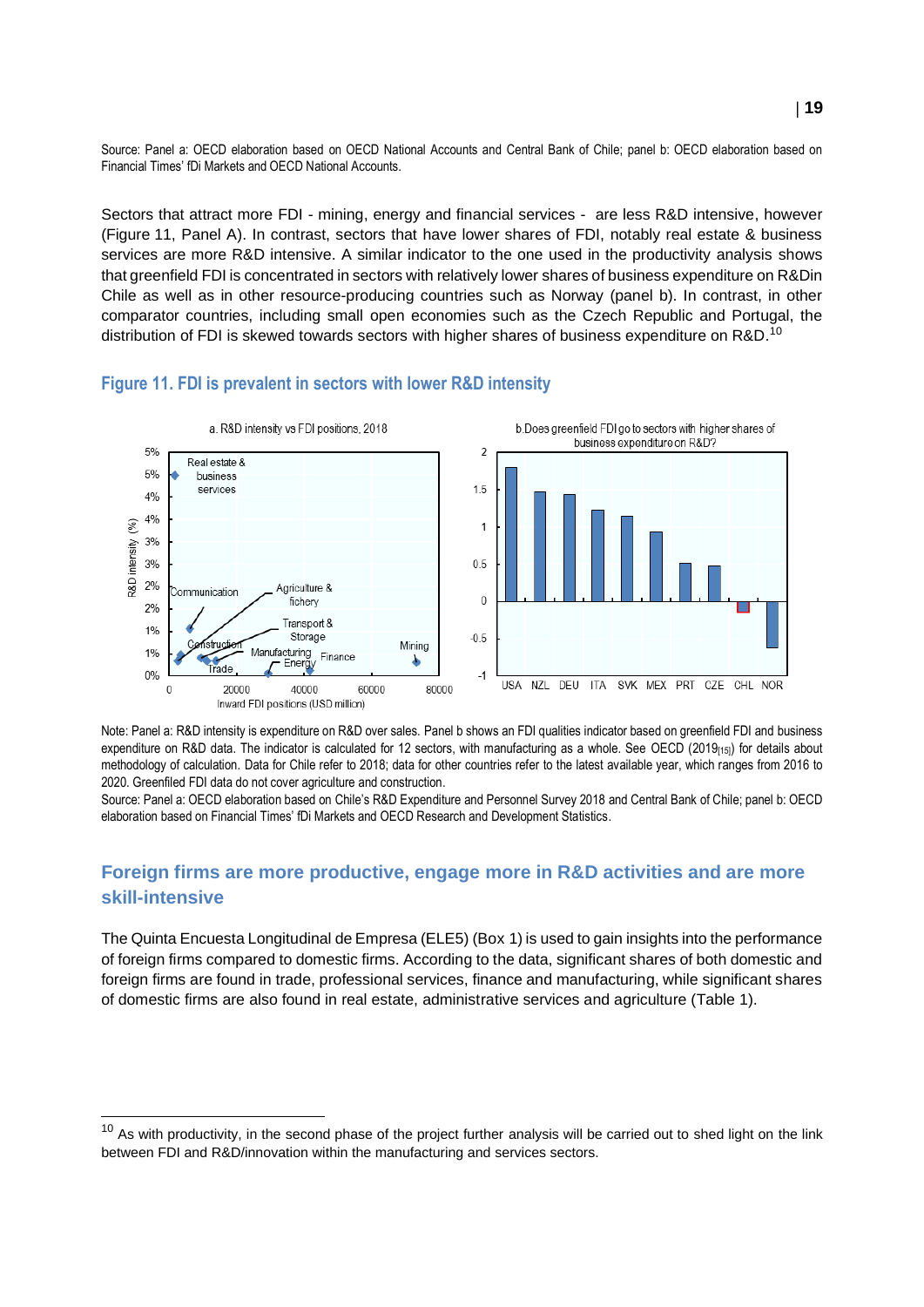|                                       | <b>Foreign companies</b> |            | Domestic companies |            |
|---------------------------------------|--------------------------|------------|--------------------|------------|
| Sector                                | number                   | percentage | number             | percentage |
| Agriculture                           | 11                       | 2%         | 513                | 9%         |
| Mining                                | 24                       | 4%         | 221                | 4%         |
| Manufacturing                         | 44                       | 8%         | 611                | 10%        |
| Energy                                | 16                       | 3%         | 46                 | 1%         |
| Construction                          | 11                       | 2%         | 451                | 8%         |
| Trade                                 | 164                      | 30%        | 1,443              | 24%        |
| Transport & storage                   | 23                       | 4%         | 363                | 6%         |
| Hotels & restaurants                  | 8                        | 1%         | 144                | 2%         |
| Information & communication           | 29                       | 5%         | 177                | 3%         |
| Finance                               | 85                       | 15%        | 370                | 6%         |
| Real estate & administrative services | 40                       | 7%         | 665                | 11%        |
| Professional services                 | 87                       | 16%        | 649                | 11%        |
| Other services                        | 7                        | $1\%$      | 278                | 5%         |
| Total                                 | 549                      | 100%       | 5931               | 100%       |

#### <span id="page-19-0"></span>**Table 1. Distribution of companies by ownership and sector of activity**

Source: Quinta Enquesta Longitudinal de Empresa (ELE5)

Data on sales, cost of intermediates and employment are used to calculate productivity of firms in the sample. Using this information, an indicator is constructed which measures the relative productivity gap between foreign and domestic firms. The indicator shows that foreign firms have a productivity premium in all sectors, except hotels & restaurants and energy [\(Figure](#page-20-0) 12, Panel A). Productivity premia tend to be higher in sectors with larger presence of foreign firms and which attract more FDI, such as trade, mining, professional services, and manufacturing. When comparing large firms only (84% of foreign firms in the sample are large), however, productivity gaps become smaller or even disappear, with the exception of finance where the gap increases. A similar indicator compares the productivity of foreign and domestic firms in Chile and other OECD and Latin American countries in the manufacturing sector (Panel b). The results show that in almost all countries foreign firms are on average more productive than domestic firms.

Foreign firms are also more likely to engage in R&D activities than domestic firms in all sectors, with the exception of transport & storage, mining and hotels & restaurants [\(Figure](#page-20-1) 13, Panel A). While this result is noteworthy for the mining sector as it attracts a significant amount of FDI, it is less surprising for transport & storage and hotels & restaurants, as a low percentage of foreign firms operate in these two sectors (jointly around 5%). Similarly, the high foreign premium observed for other services appears to be driven by a few foreign players (1%). The lower R&D propensity of foreign mining companies could be explained by the fact that they carry out R&D in other countries, e.g. in their home country or closer to main R&D centres. The results are still valid when comparing only large firms, although the gaps become considerably smaller. Moreover, a foreign premium is observed for all types of R&D activities (panel b). The data indicate that 11% of foreign firms engage in basic research, compared to 6% of domestic firms, 12% in experimental development, compared to 5% of domestic firms; and 9% in applied research compared to 4% of domestic firms.

The data also show that foreign firms are more skill-intensive, i.e. they employ higher shares of employees with a university degree or higher, than domestic firms in most sectors, excluding other services and hotels & restaurants (panel a, [Figure](#page-21-0) 14). These foreign premia are higher in construction, real estate & administrative services, mining and trade and remain even when restricting the sample to large firms. A similar indicator, calculated for Chile and other OECD and Latin American countries for firms in the manufacturing sector, shows that the results vary widely across countries (panel b). Foreign firms are more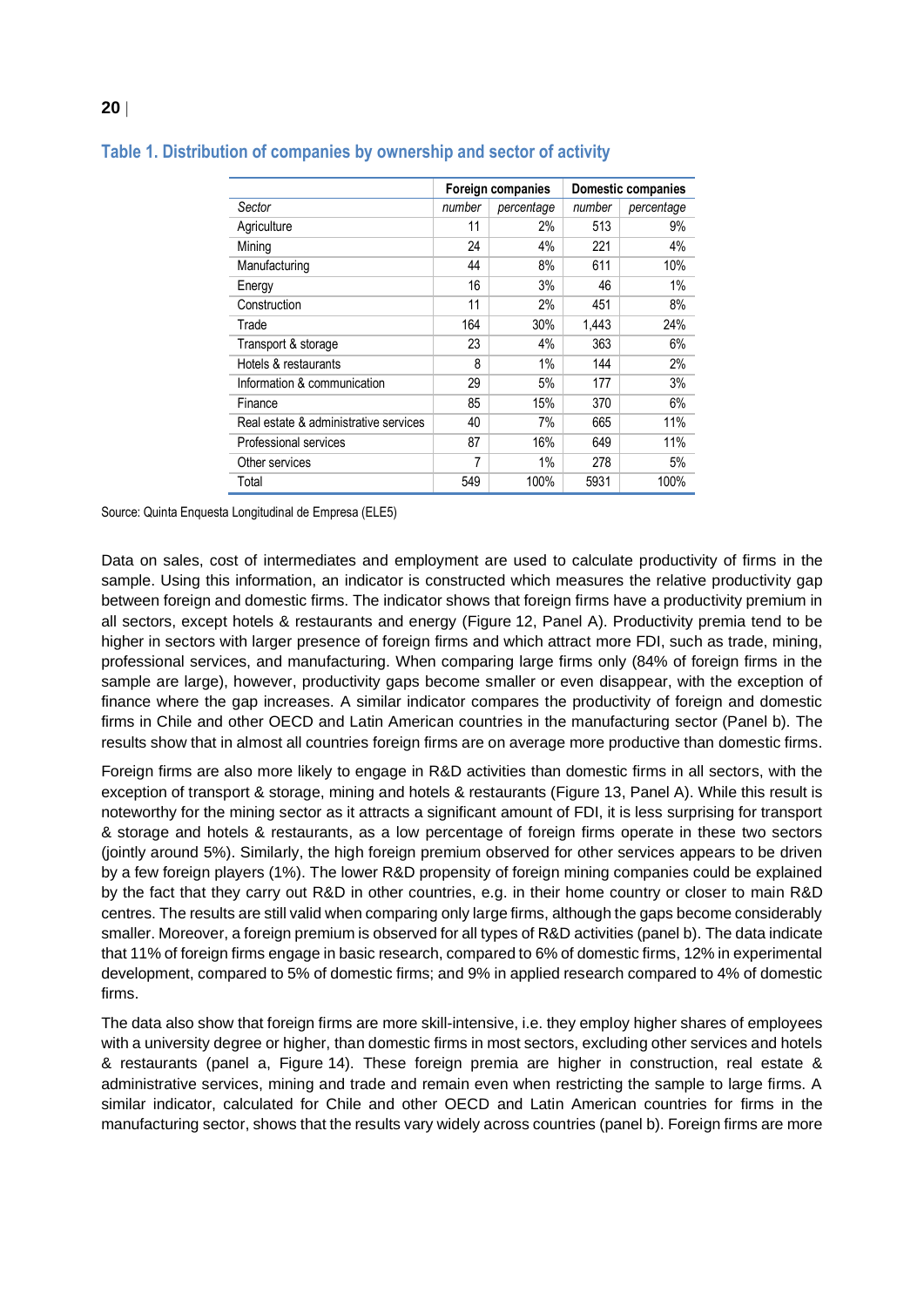skill-intensive than domestic firms in all Latin American countries except El Salvador, and in some OECD countries, including Colombia and Mexico.

### <span id="page-20-0"></span>**Figure 12. Foreign firms are more productive than domestic firms**

Are foreign firms more productive than domestic firms? Yes>0; No<0



Note: Panel a: the indicator measures the relative difference between the productivity of foreign and domestic firms; labour productivity is value added per hour worked; large companies are companies whose sales exceed 100,001 UF; data refer to 2017. Panel b: the indicator measures the relative difference between the productivity of foreign and domestic manufacturers; data for Chile refer to 2019; data for other countries refer to the latest available year, which ranges from 2010 to 2019.

Source: Panel a: Quinta Encuesta Longitudinal de Empresa (ELE5). Panel b: Encuesta Nacional Industrial Annual (ENIA) of 2019 and World Bank Enterprise Survey (WBES).

#### <span id="page-20-1"></span>**Figure 13. Foreign firms are more likely to engage in R&D activities**



Note: Panel a: the indicator measures the relative difference between the share of foreign and domestic firms engaging in R&D activities; data refer to 2017.

Source: Quinta Encuesta Longitudinal de Empresa (ELE5)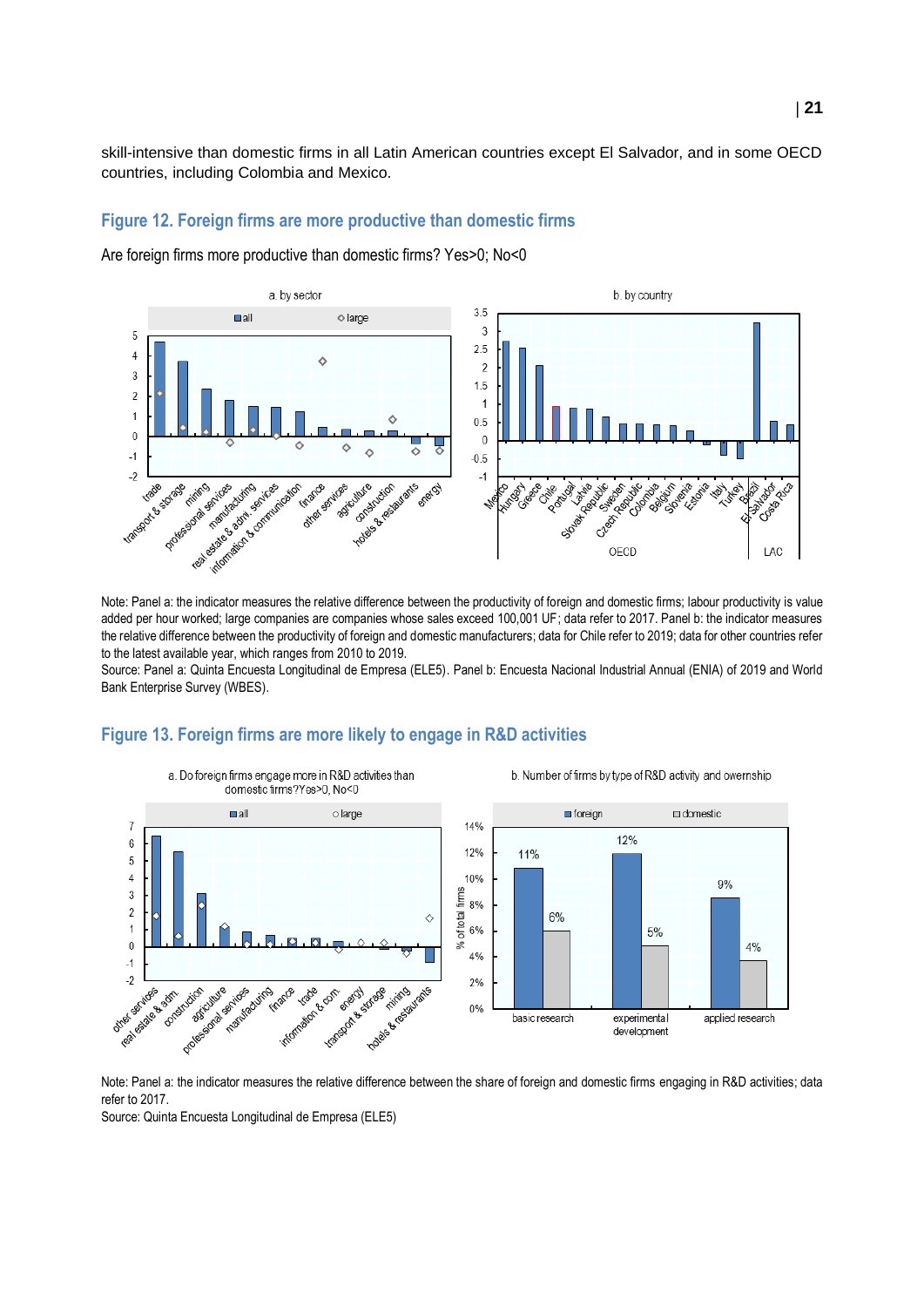# <span id="page-21-0"></span>**Figure 14. Foreign firms employ higher shares of skilled employees**

Do foreign firms have higher shares of skilled employees? Yes>0, No<0



Note: Panel a: the indicator measures the relative difference between foreign and domestic firms in terms of share of skilled workers; skilled employees are employees with a university degree or higher; data refer to 2017. Panel b: the indicator measures the relative difference between foreign and domestic manufacturers in terms of share of skilled workers; data for Chile refer to 2019; data for other countries refer to the latest available year, which ranges from 2010 to 2019.

Source: Panel a: Quinta Encuesta Longitudinal de Empresa (ELE5). Panel b: Encuesta Nacional Industrial Annual (ENIA) of 2019 and World Bank Enterprise Survey (WBES).

### **Foreign firms generate important multiplier economic effects**

Further empirical analysis based on ELE5 confirms the existence of foreign performance premia in relation to several outcomes such as productivity, wages and salaries (labour cost), skill intensity, and export intensity [\(Figure](#page-22-0) 15, Panel A). In particular, the analysis shows that foreign ownership is positively and significantly related to productivity, wages and salaries, skill intensity and export intensity, irrespective of firm size and sector. The results indicate that foreign ownership has an impact of around 100% on firm productivity (foreign firms are twice as productive as domestic firms), just under 10% on wages and salaries and skills intensity and 70% on export intensity. Overall, these results are consistent with predictions from economic theory: due to the sunk cost of investing abroad, foreign firms are more productive and export more intensively than purely domestic firms (Melitz, 2003 $_{[11]}$ ; Helpman, Melitz and Yeaple, 2004 $_{[12]}$ ). Foreign firms also tend to use better technology, which may explain their higher skill intensity (OECD,  $2019_{[10]}$ ). Previous empirical studies for Chile have also found similar results (OECD,  $2015_{[3]}$ ).

The activities of foreign enterprises also generate important multiplier effects in the host economy. Foreign enterprises, like all enterprises, incur various types of costs, i.e. labour, materials, energy and marketing and so on. These costs are paid to various domestic suppliers of goods and services, such as material suppliers, workers, electricity suppliers and other stakeholders. When foreign enterprises pay these suppliers of goods and services, these stakeholders receive income that will increase their capital or be used for other expenses. These interactions can serve to further grow the economy as each stakeholder receives more income and expands their business.

Using a cost elasticity model and the sample of foreign firms, it is possible to empirically estimate the impact of an increase in the revenue of foreign firms on different components of their domestic value chain. The model predicts that an increase in the revenue of foreign firms leads to an increase in each factor of

#### **22**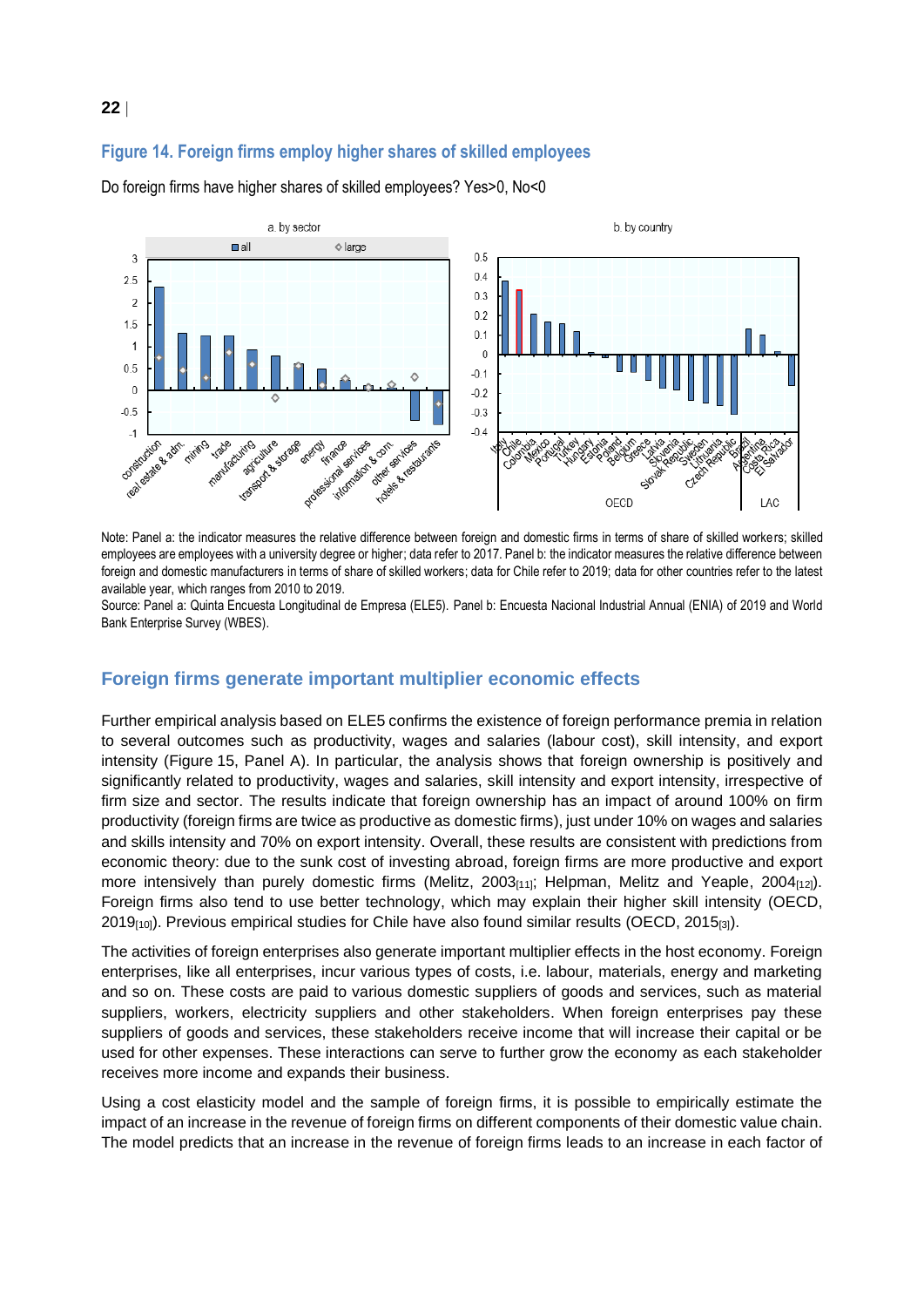the domestic value chain. For example, it is estimated that a 1% increase in the sales of foreign enterprises generates a 0.6% increase in the total labour costs of these foreign enterprises. This additional expenditure in labour input can support the living standards of local workers employed by foreign firms if this increase results in higher wages per worker or more local workers have the opportunity to work for foreign firms. (Panel b). Estimates show similar multiplier effects for other elements of the domestic value chain. In particular, a 1% increase in the sales of foreign firms is associated with a 1.1% increase in expenditure on intermediate products, 0.74% in electricity, 0.7% in marketing costs and 0.82% in administrative costs.



### <span id="page-22-0"></span>**Figure 15. Foreign firms perform better and generate a multiplier impact on the economy**

Note: The figures show percentage impacts estimated from regression models and their respective 95% confidence interval. The model in panel a assesses the impact of foreign ownership on firm performance, whereas the model in panel b quantifies cost elasticities of foreign firms with respect to their sales. Dependent variables (e.g. productivity) and foreign sales are in logarithms. Foreign ownership is a dummy variable that takes value 1 if a foreign investor owns directly 10% or more of the ordinary shares and 0 otherwise. All regressions control for firm size and sector fixed effects.

Source: OECD elaboration based on Quinta Encuesta Longitudinal de Empresa (ELE5).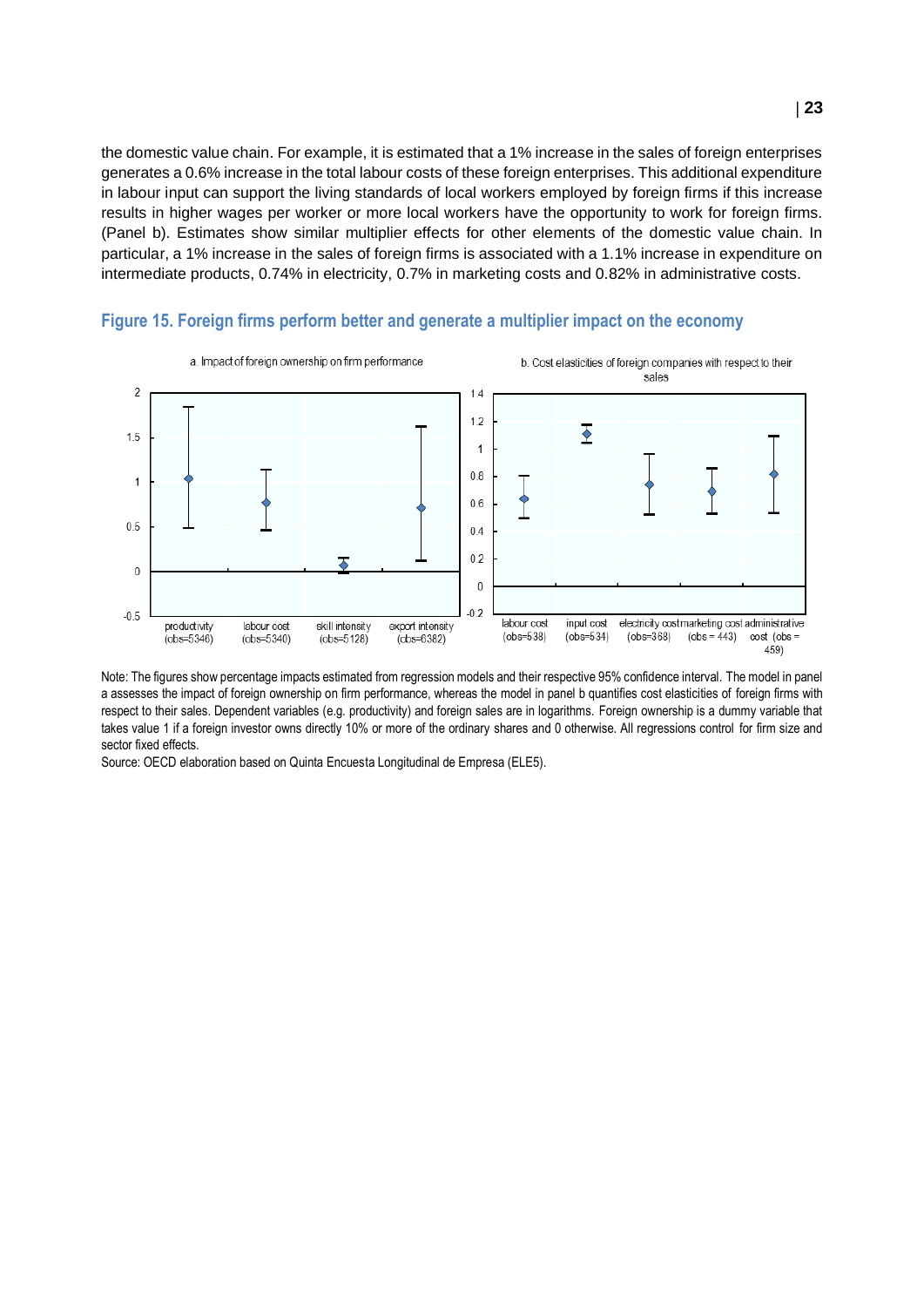# **References**

| Antràs, P. et al. (2012), "Measuring the Upstreamness of Production and Trade Flows",<br>American Economic Review, Vol. 102/3, pp. 412-16.                                                                                                                                                   | $[10]$ |
|----------------------------------------------------------------------------------------------------------------------------------------------------------------------------------------------------------------------------------------------------------------------------------------------|--------|
| Criscuolo, C. and J. Timmis (2017), "The Relationship Between Global Value Chains and<br>Productivity", Centre for the Study of Living Standards, Vol. 32, pp. 61-83,<br>https://www.oecd.org/global-forum-<br>productivity/events/Relashionship btween GVCs and productivity 6 09 2016.pdf. | [8]    |
| Helpman, E., M. Melitz and S. Yeaple (2004), "Export Versus FDI with Heterogeneous Firms",<br>American Economic Review, Vol. 94/1, pp. 300-316,<br>https://www.aeaweb.org/articles?id=10.1257/000282804322970814.                                                                            | $[17]$ |
| IEA (2021), World Energy Balances, https://www.iea.org/data-and-statistics/data-<br>product/world-energy-balances.                                                                                                                                                                           | $[5]$  |
| InvestChile (2021), Caracterización y efectos en la economía de la IED en Chile,<br>https://www.oecd.org/investment/diagnostic-chile-gvc-2015.pdf.                                                                                                                                           | $[11]$ |
| Javorcik, B. (2004), "Does Foreign Direct Investment Increase the Productivity of Domestic<br>Firms? In Search of Spillovers Through Backward Linkages", Americal Economic Review,<br>Vol. 94/3, pp. 605-627.                                                                                | $[13]$ |
| Jindra, B. (2006), "The Theoretical Framework: FDI and Technology Transfer", in Technology<br>Transfer via Foreign Direct Investment in Central and Eastern Europe, Palgrave Macmillan<br>UK, London, http://dx.doi.org/10.1057/9780230524484_2.                                             | $[14]$ |
| Melitz, M. (2003), "The Impact of Trade on Intra-Industry Reallocations and Aggregate<br>Industry Productivity", Econometrica, Vol. 71/6, pp. 1695-1725,<br>https://www.jstor.org/stable/1555536?seq=1#metadata_info_tab_contents.                                                           | $[16]$ |
| OECD (2021), Gender Equality in Chile: Towards a Better Sharing of Paid and Unpaid Work,<br>https://doi.org/10.1787/6cc8ea3e-en.                                                                                                                                                             | $[4]$  |
| OECD (2021), OECD Economic Surveys: Chile 2021, https://doi.org/10.1787/79b39420-en.                                                                                                                                                                                                         | $[1]$  |
| OECD (2019), FDI Qualities Indicators: Measuring the sustainable development impacts of<br>investment, https://www.oecd.org/fr/investissement/fdi-qualities-indicators.htm.                                                                                                                  | $[15]$ |
| OECD (2015), Diagnostics of Chile's engagement in Global Value Chains,<br>https://www.oecd.org/investment/diagnostic-chile-gvc-2015.pdf.                                                                                                                                                     | $[9]$  |
| OECD (forthcoming), "Enabling FDI diffusion channels to boost SME productivity and<br>innovation in EU countries and regions: Towards a Policy Toolkit", OECD DAF-CFE<br>concept paper.                                                                                                      | $[12]$ |
| OECD/ECLAC (2016), OECD Environmental Performance Reviews: Chile 2016,<br>https://doi.org/10.1787/9789264252615-en.                                                                                                                                                                          | [6]    |
| UNCTAD (2021), World Investment Report, https://unctad.org/webflyer/world-investment-<br>report- $2021$                                                                                                                                                                                      | $[3]$  |
| UNCTAD (2018), World Investment Report, https://unctad.org/system/files/official-                                                                                                                                                                                                            | $[7]$  |